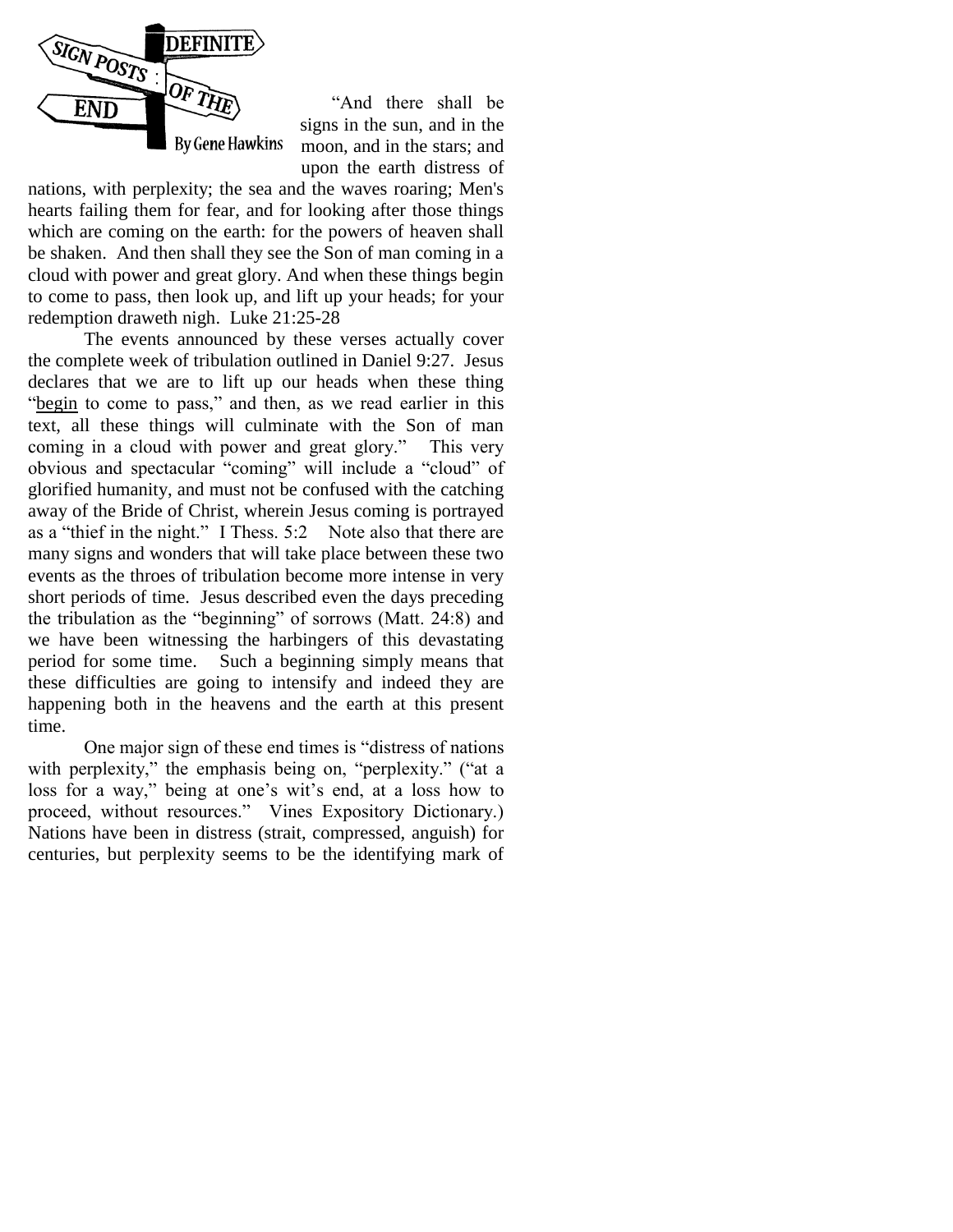our day and we see it on two major fronts. First such nations are at a loss as to what to do with one another. Secondly, there is much consternation due to "Acts of God" that are completely beyond their control, though they will not any wise admit it.

The above verses liken this tumultuous perplexity to "the sea and waves roaring." That turmoil will continue until Jesus finally ushers in His Kingdom as King of kings, and Lord of lords, and no nation on earth today is freed from the frustration and straits imposed on them by other nations. America along with the entire United Nations conglomerate, have no idea what to do with North Korea who, despite adamant denials, most assuredly sunk the South Korean warship Cheonan. This world community of nations is also completely baffled as to how to handle the North Korean nuclear program. Iran can also be added to that mix and despite all Iranian assertions that such a program is not being used to create nuclear warheads, none of the nations trust Mahmoud Ahmadinejad. Some nations, believe sanctions against both Iran and North Korea are the answer, while others like China and Russia, seem to think that sanctions would only make things worse. Indeed, Israel National News reports "Iran has threatened it could close the waterway, (the Persian Gulf) where 40 percent of the world's oil flows in tankers, if the United Nations or the United States by itself carry out harsh energy sanctions against the Islamic Republic. An Israeli ship has also reportedly joined the U.S. armada." Thus it goes in so many areas and complete stalemates ensue often leaving these distressed nations wondering what course of action to take next.

Israel also has been confronted with tremendous pressure from the national community because she sent the commandos aboard a Turkish ship that defied her order to be inspected. That operation did not go well and there was much loss of life. Mr. Netanyahu appeared before the international community trying to defend the actions of Israel, venting his frustration, concluding his remarks to those present with the question, "what would you do?" Of course none of them had an answer, but we marveled at those who still blamed Israel for this incident, which some have stated was a calculated tactic on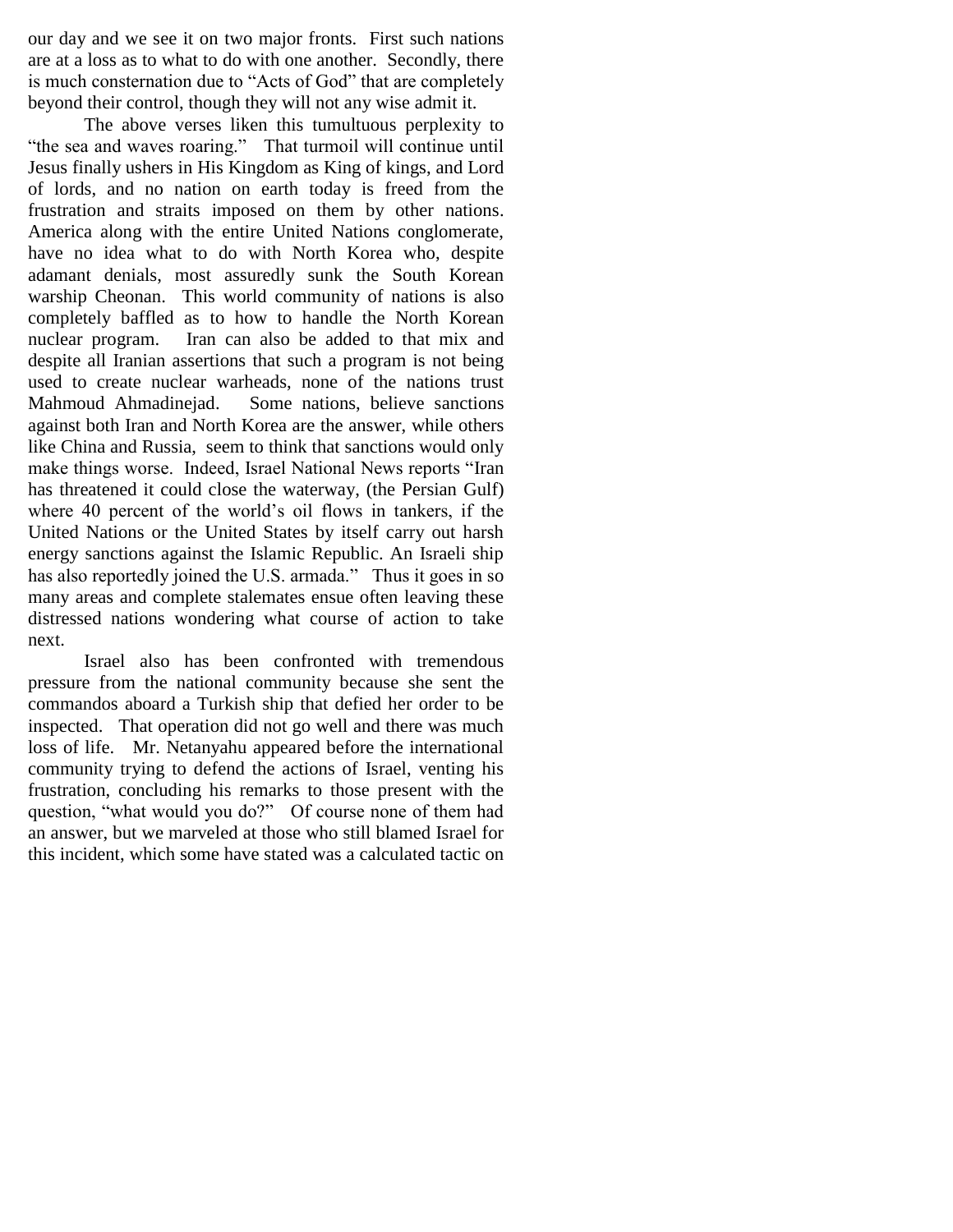the part of Turkey from the very beginning, and achieved the desired results.

The U.S., in addition to dealing with all the confusing developments surrounding Israel, Iran, Turkey and Russia, is also deeply involved with complex and perplexing issues in Afghanistan. General Stanley McChrystal let his own frustration "boil over" recently as he very wrongfully, both according to scripture and political protocol, denounced his superior saying that he was "disengaged" in the Afghanistan problem. The very term would describe one who is indeed "perplexed" or "at a loss" or "at one's wit's end," in deciding what course of action to take. Others were a bit perplexed by General Stanley"s replacement, Gen. David Petraeus, the man dubbed "General Betrayus" because they did not like his policies in Iraq. It seems doubtful that those policies have changed from that time to this, but we see once again, how men simply do whatever is necessary, to get what they want. This reminds of us of Jephathah, during the time of the Judges. He too was a man ousted by his brethren, but when they needed him to fight against Ammon, they had no trouble asking him to return as their "head." We have heard of no demands made by General Petraeus, and only time will tell whether or not he can solve the great difficulties in Afghanistan. It has been said that, "for the second time in recent years, Petraeus has been sent to take direct command of a war that seems to be going badly."

The second cause of perplexity especially deals with the environmental woes facing all the nations of the world. Global warming has occupied the headlines for months and has been a great political tool in recent years as men use it to grapple for power, and assume control over so many areas of life. Recent reports out of England declaring that "scientific evidence" had been altered or completely falsified to promote the global warming agenda, has in no wise taken this issue off the radar screen. A Canadian Newspaper 'The Globe' recently reported a great number of phenomenal high temperatures that "scorched much of Russia, as Muscovites have taken to the streets in bikinis and more than 1000 Russians have drowned in the last month trying to escape record temperatures." The Globe'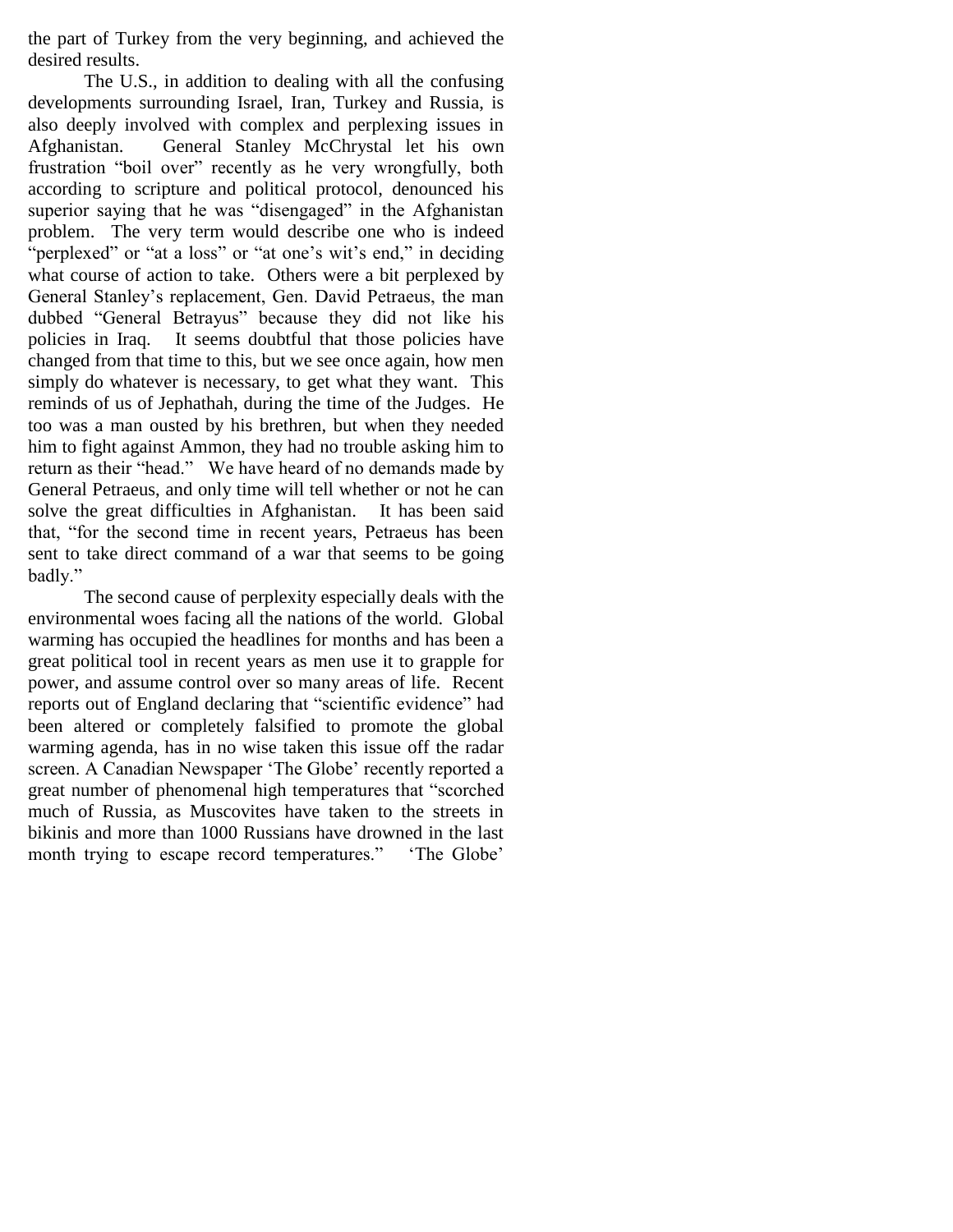further asserts that "a zone of low pressure northwest of the British Isles and high pressure around the Mediterranean is pushing hot air into Europe. Monsoon rains have been plentiful over the Indian Ocean, but they have not continued on to land leaving South Asia scorched." The majority of conclusions reached in regard to global warming are that man has caused it and thus man must fix it. However, the above quoted article concludes with this most perplexing statement: "International climate experts are at a loss to explain why these local phenomena are happening all at once, even when they factor in multi-decade cycles caused by shifts in ocean currents and El Nino"s heat factor. "What is causing that is very difficult to answer,' said Annamalai Hariharasubramanian, a meteorologist with the University of Hawaii."

Scripture most assuredly confirms global warming. Peter declares that "…the elements shall melt with fervent heat," (II Pet. 3:10,12) and Rev. 16:9 is very clear that "....men were scorched with great heat, and blasphemed the name of **God, which hath power over these plagues:** and they repented not to give him glory." The problem of our day is that men think they can reverse this or any other dilemma they face WITHOUT GOD, and there are more perplexing obstacles being put before them daily.

The BP oil spill, was finally capped after 86 days, but the difficulties are by no means over. Some have even speculated, due to the high methane gas content, and extremely high pressures present, (100,00 psi.) that though BP is being blamed and has taken responsibility for this spill, there is the possibility that the whole disaster may have been triggered by a "mud volcano" akin to the Mt. St. Helens eruption, only this one was under water. Such a scenario would be equivalent to "an Act of God" but we have heard none of the main stream media use such a term. Chemicals used to disperse the oil are also feared to cause "toxic rain," with that contamination being carried for thousands of miles even into other countries. It has been reported that Russia, undoubtedly seeking to protect their own interests, recommended using the "nuclear option" to stop the oil, meaning that a nuclear explosion would seal the well. Former President Bill Clinton also thought this might be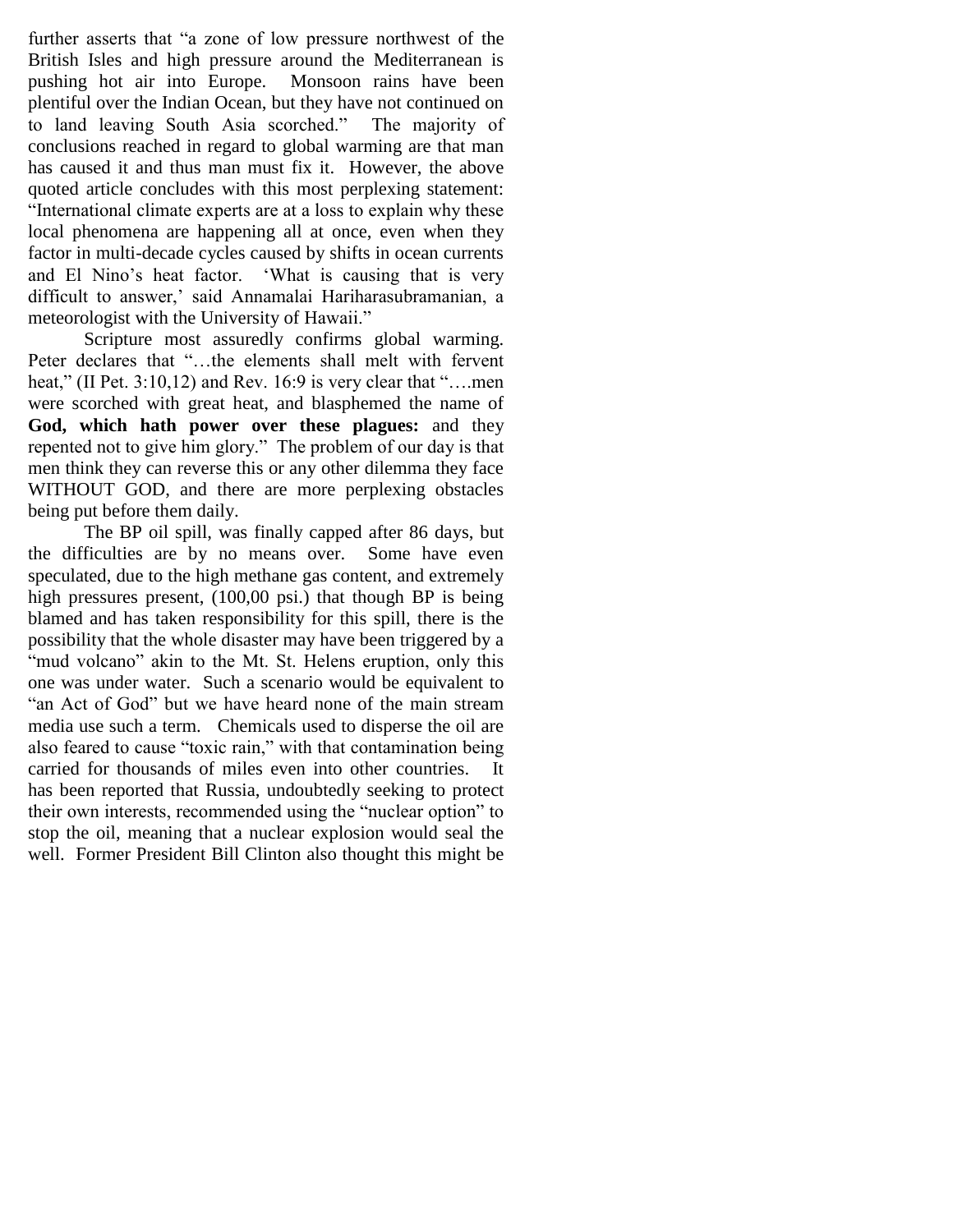the only solution, but of course BP resisted it because that would eliminate the possibility of continuing to use the well. Many businesses along the gulf coast, and fisherman whose livelihood depends on these fishing waters, are still greatly perplexed as to how they can make a living, some wondering if they will ever recover.

Thus far the flow of oil has been for the most part contained but according to these excerpts from "The New York Times' perplexity and uncertainty following this disaster may continue for a long, long time. "The dissolution of the slick should reduce the risk of oil killing more animals or hitting shorelines. But it does not end the many problems and scientific uncertainties associated with the spill and federal leaders emphasized this week that they had no intention of walking away from those problems any time soon.

The effect on sea life of large amounts of oil that dissolved below the surface is still a mystery…..the reports left many questions, especially about an apparent decline in oxygen levels in the water. And understanding the effects on shorelines……is expected to occupy scientists for years. After 86 days of oil gushing…the leak was stopped…..Still the well has not been permanently sealed.....Less oil on the surface does not mean that there isn"t oil beneath the surface….We are extremely concerned about the short-term and long-term impacts to the gulf ecosystem."

Other catastrophes, which men recognize only as "Nature's Oddities" include a list of earthquakes that have happened just since January 2010 to the present time. There are actually a total of 18 ranging in intensity from 3.6 in Washington D.C. to 8.0 in Chile. Just a few others include Haiti, Turkey, Mexico, Spain, China, and the Philippines, meaning that they are indeed global. Other "oddities," are all time record winter snowfall in the Eastern U.S., Icelandic volcanic ash cloud that closed airports for weeks across Europe. Fargo N.D reported a 100 year flood for the second consecutive year while there was a two hundred year flood in Rhode Island.

At this writing, in addition to her many conflicts with terrorist organizations, Pakistan is now confronted with what is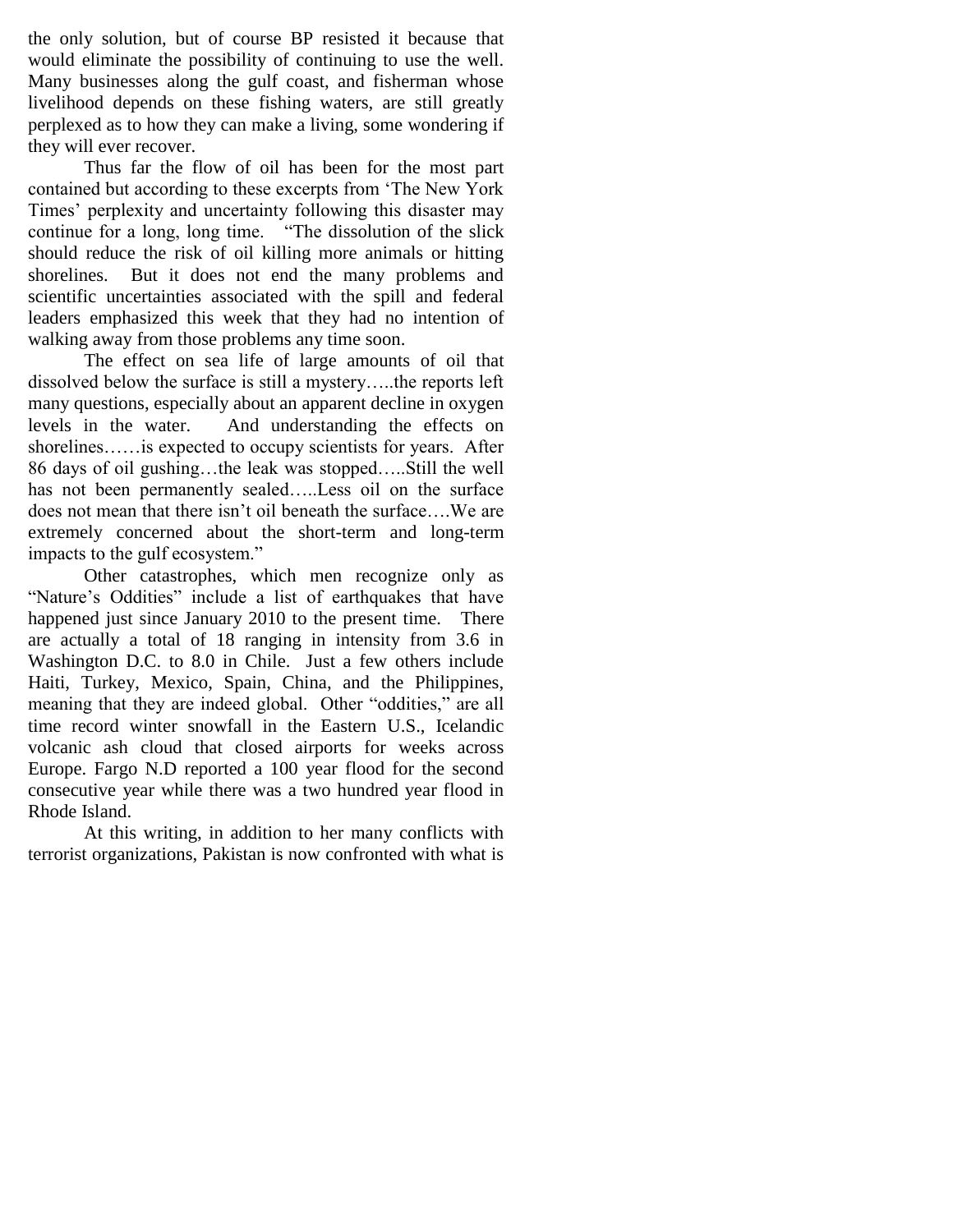reported as being the worst flood in their history. In addition to the immediate devastation, they also fear outbreaks of cholera after the waters recede. So it is that every sector of this little earth ball is experiencing devastating difficulties quite beyond their own control, and it is quite apparent that men will continue to be faced with the impossible circumstances, listed in our opening text, as they look "after those things which are coming on the earth." However, we do not hear any of them calling on the Name of The Lord to solve them.

As Christians, it is high time that we follow Jesus' admonition: "…when these things begin to come to pass, then look up, and lift up your heads; for your redemption draweth nigh." Now is not the time to become discouraged and wring our hands over the uncontrollable politics and daunting circumstances of this world. It is rather a time for our own joyous faces to reflect the message that we are looking up and that we truly do know that our redemption (our exit from this world) draweth nigh. Though the time has been long and many, even in the Christian Community proclaim, "Where is the promise of his coming? for since the fathers fell asleep, all things continue as they were from the beginning of the creation," (II Pet. 3:4) true first rank overcomers will resolve in their own hearts "….that, knowing the time, that now it is high time to awake out of sleep: for now is our salvation nearer than when we believed." Rom. 13:11

# ~~~~~~~~~~~~~~~~~~~~~~~~~ A CERTAINTY

*Through times of afflictions and uncertainty Thou has brought me low before Thee: Through times of trials Thou hast guided me: Through times of troubles Thou hast unraveled My tangled skein of uncertainty into Thy love.*

*Through love Thou hast lifted me up again To dwell with Thee anew in a higher realm, For all things work together for good To them that love Thee,* *To the Called according to Thy purpose***.**

- Ruth Merritt Reynolds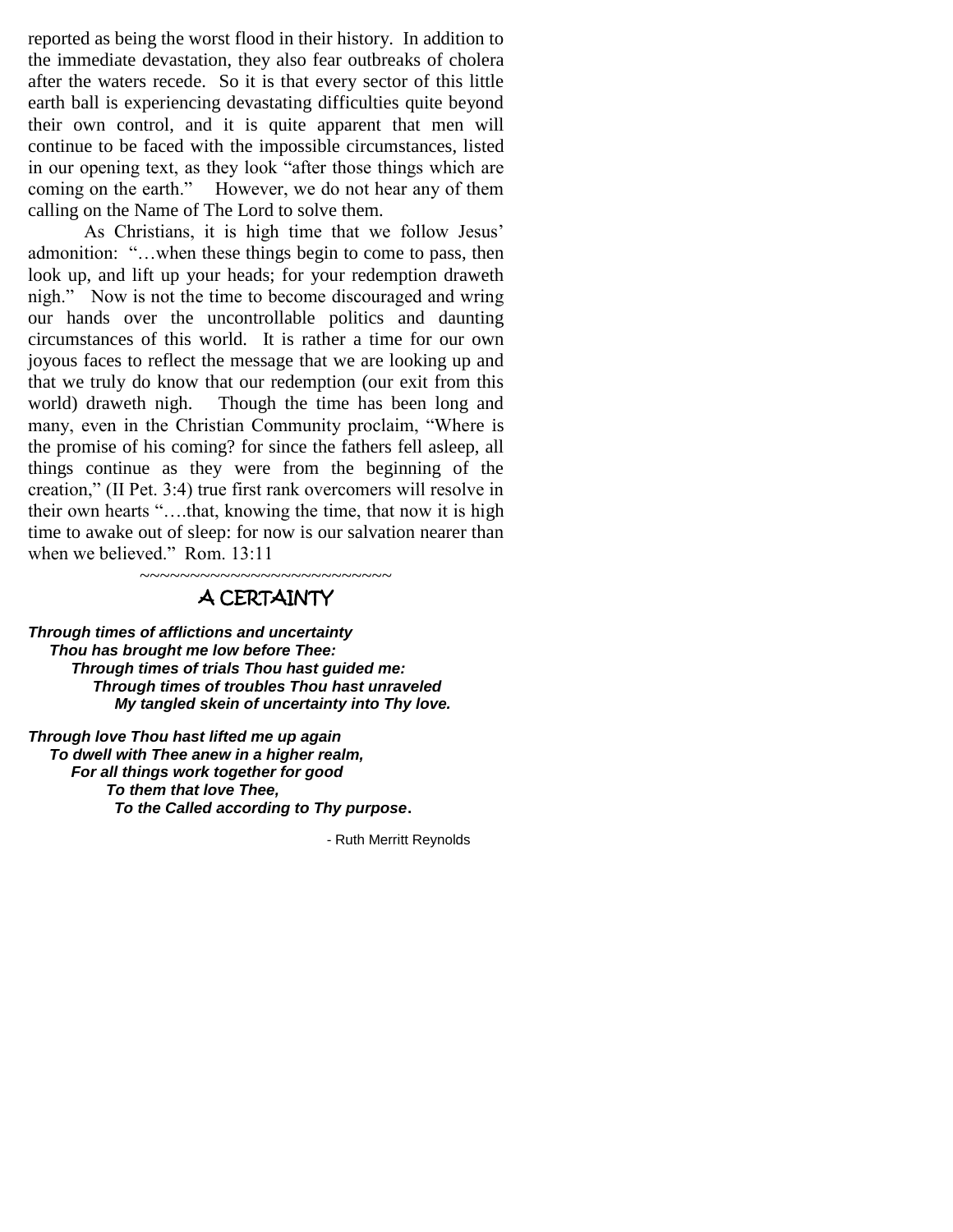# THE GREAT BANQUET

#### A.S. Copley

**"***YE HAVE COME TO MOUNT ZION, AND A CITY OF A LIVING GOD, A HEAVENLY JERUSALEM, AND TO MYRIADS OF ANGELS, TO A UNIVERSAL FESTIVE GATHERING, AND TO AN ASSEMBLY OF FIRSTBORN ONES ENROLLED IN THE HEAVENS, AND TO GOD THE JUDGE OF ALL, AND TO SPIRITS OF JUST MEN WHO HAVE BEEN PERFECTED, AND TO JESUS THE MEDIATOR OF A NEW COVENANT, AND TO BLOOD OF SPRINKLING WICH SPEAKETH BETTER THINGS THAN THAT OF ABEL."* **Hebrews 12:22-24 Greek** 

This letter was written by the Apostle Paul to Hebrew or Jewish Christians. It teaches the difference between the shadowy things of the Old Covenant and the real things of the New covenant. In the former, we read of typical priests and worship. In Hebrews, we learn their true interpretation as referring to Christ - the real High Priest and His Priesthood.

Therefore, in this epistle, we find the word "better" fourteen times - a better Man, a better persuasion, a better hope, a better testament, better promises, better sacrifices, a better resurrection, etc. In the verses to which I call your special attention, we have a summing up of the better results of all these better things. We are introduced to the unspeakable climax of the wondrous word of grace, the message of the New Covenant, as distinguished from the ministry of the law.

Let us suppose that we are all Hebrews now, that we may understand from what they were delivered. The apostle begins by first painting a picture of burning, blazing, quaking, thundering Mount Sinai where the law was given. His penpicture is a graphic setting forth of the nature of the law. It shows how stern is law, how unfeeling, unrelenting, unbending. Law shows no pity, has no mercy, does not give another chance.

Consider Paul"s words. Israel came that day to "a mountain that burned with fire, and to obscurity and to darkness" - law brings conviction, not light; "and to a tempest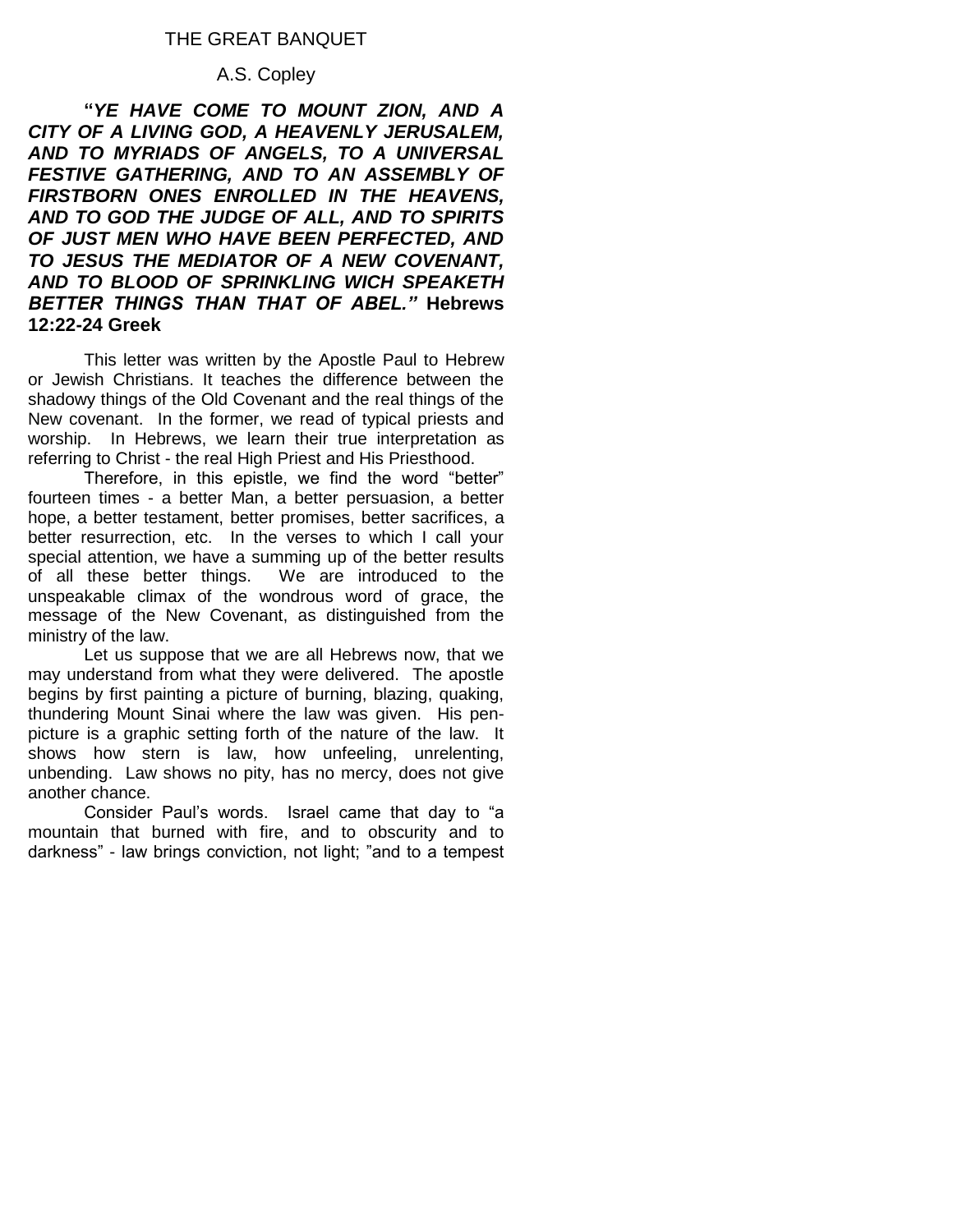and a trumpet's sound" - law gives neither peace nor quiet; "and to a voice of words, which they that heard entreated that not a word should be addressed to them; for they could not bear that which was commanded" - law is cold, hard, exacting, terrible. "And if a beast touch the mountain, it shall be stoned, or with a dart shot through" - even the flesh of innocent animals, being corrupted by the sinfulness of man, cannot come into God"s Presence." "And so fearful was the spectacle, that Moses said, I am greatly afraid and trembling" - Hebrews 12:18-21. However safe we are in the folds of grace, the very sight of law produces a feeling of terror. Law is the fixed and relentless expression of Divine justice against sin. Therefore, if Moses as a mediator and Aaron as representing the basis of mediation (both figuring Christ) had not stood between God and the people that day, they would all have been slain by that fiery law.

But God be praised eternally! Jesus Christ stood in the breach; for, there was another Mount Sinai, if I may so say. The vengeance that quivered and shook, leaped and flashed, surged and rolled, shouted and roared, all with just impatience (Exodus 19) - God"s righteous indignation against sin, displayed with such flaming majesty that day - was wreaked out upon the holy Son of Man fifteen hundred years later on Mount Calvary. There the voice of the law was hushed forever, for the demands of justice were met. "Christ died for the ungodly." and "put away sin by the sacrifice of Himself" - Romans 5:6; Hebrews 9:26. Therefore, the apostle exclaimed to those Hebrew believers and, of course, to us also - "Ye are not come unto the mount that might not be touched, and that burned with fire, not unto blackness, and darkness, and tempest" - but to the mount of grace.

### **OUR TEXT UNFOLDED**

Let us study Paul's eight wonderful words here in detail. First, observe the meanings of several names. "Sinai" means, "my thorns, a bush, a cliff," and it was near a wilderness. Israel was congregated there when the law was given to them. How expressive of religious experience. Lawkeepers have more or less a wilderness experience - rugged, or cliff-like, and thorny. They have a bushy thorny message. If they seem to have victory, it is by force of their own will and not by resting on Another Arm.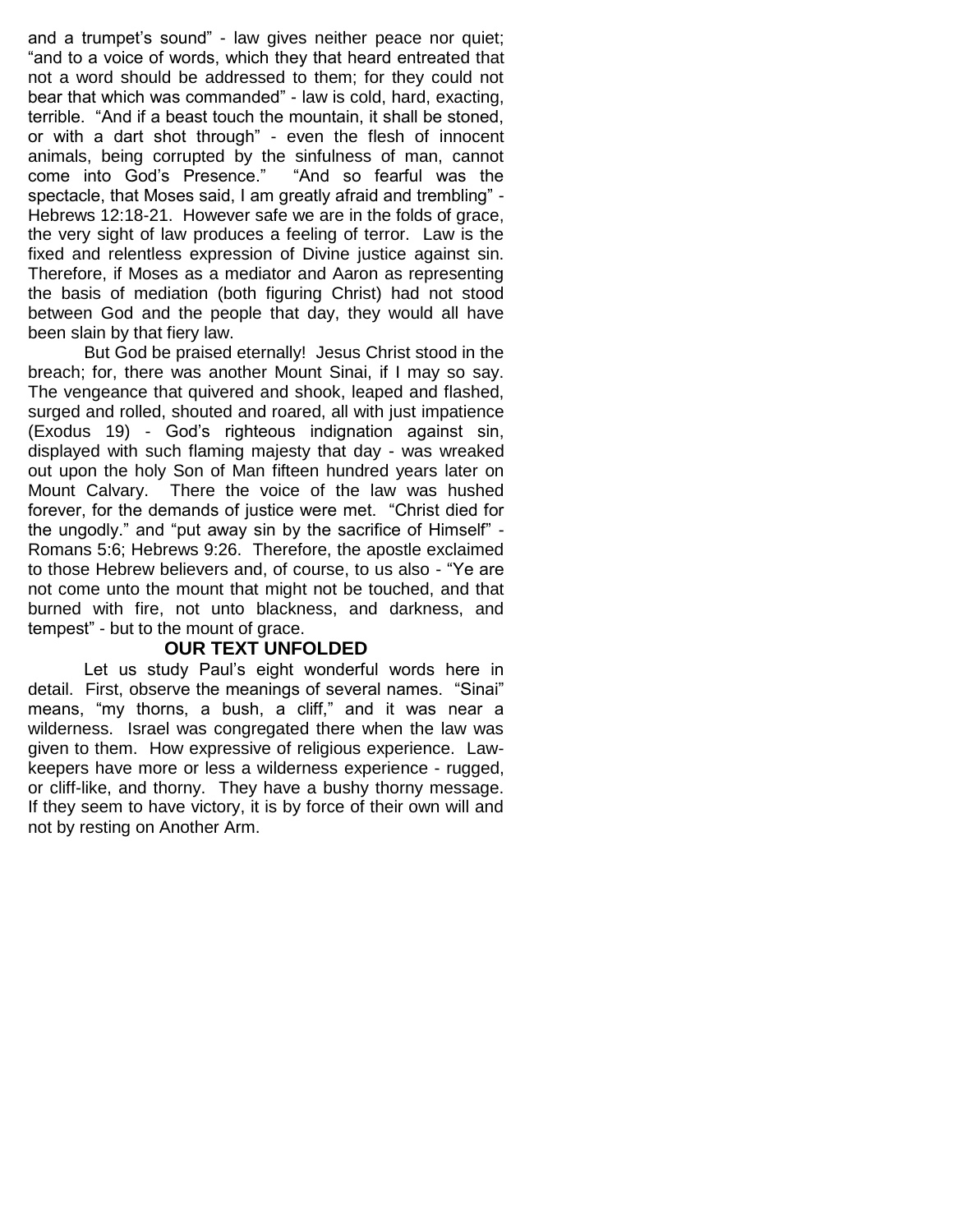But "Zion" means, "a fortress, a projection, a monument." Just outside Jerusalem, which is situated on Mount Zion, Jesus was crucified. Thus, Zion has become the mount of grace, a fortress against sin and sickness. From thence is projected the glorious Gospel of grace. And Zion stands as a monument of redemption through grace. Hence, David exclaimed, "The joy of the whole earth, is mount Zion" - Psalm 48:2. Of course, that was prophetic.

"Jerusalem" means "vision of peace, founded in peace, possession of peace"; and, finally, it means "double peace shall be taught there." Peace is the first conscious result of faith in salvation by grace - "peace with God." We see it, we have it, we are planted in it, and we abound in peace. War is over; peace is declared. No thorns here, no dangerous cliff, no wilderness, because it is all of grace. All Paul"s epistles, save this one, are introduced by "grace" and "peace." Paul says to Israel:

"Ye are come unto Mount Zion, and unto the city of the living God, the heavenly Jerusalem" - Hebrews 12:22. From the city on earth where Christ was crucified, the apostle swings quickly upward to the "Jerusalem which is above…..which is the mother of us all" - Galatians 4:26. For redemption originated in Heaven, and all who believe are born from above. The earthly Jerusalem was not to be despised; but Paul would have his kindred see that they are called to a higher, a greater city, than that - not simply to the city of David, but to that of the living God - even where His throne is which, through redemption, has become a "throne of grace" - Hebrews 4:16. When he wrote to them, David"s city was in bondage; but the heavenly Jerusalem is free. The heavenly Jerusalem, our Mother Grace, is free; hence, we are free also, being free born. "Sin shall not have dominion over you (neither shall law): for ye are not under the law, but under grace" - Romans 6:14. "O Lord of hosts, blessed is the man that trusteth in Thee." - Psalm 84:12.

The Scriptures speak of three Jerusalems: The heavenly Jerusalem, where God"s present throne is, from whence all blessings now flow. The earthy Jerusalem, the headquarters for the Divine government of God"s Kingdom on earth. And the "new Jerusalem," which will be our Lord's headquarters in Heaven during the Millennium, and where the heavenly saints will dwell with Him in glory. Therefore, Paul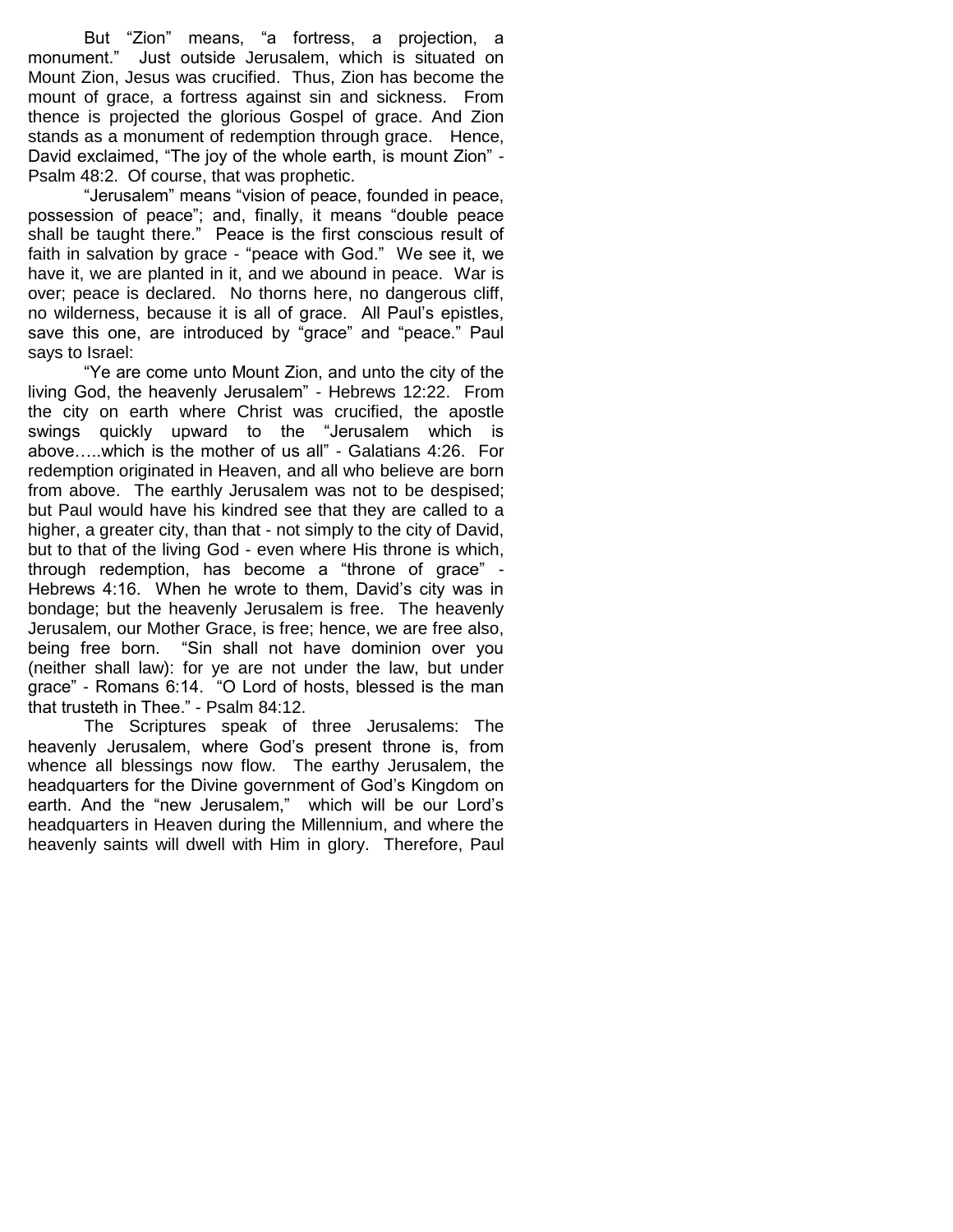sought to show to his Hebrew friends that they were not under law, but under grace; and that they might see unto what great privileges and wealth redemption had brought them, as well as us.

"And to myriads of angels" - Hebrews 12:22. This indicates how near we are brought by redemption to the inhabitants of Heaven. Concerning angels, the apostle asks, "Are they not all ministering spirits, sent forth to minister for them who shall be heirs of salvation?" - Hebrews 1:14. That is, God causes the angels to guard those whom He knows will believe, even before they do believe. Wondrous grace!

This age was introduced by angels. Gabriel announced the coming of John the Baptist and of Jesus Christ. When the angel of the Lord declared that the newborn Babe was the "Saviour...Christ the Lord" - "Suddenly there was with the angel a multitude of the heavenly host praising God, and saying, Glory to god in the highest and on earth peace, good will toward men" - Luke 2:11-14.

During this age, angels continue to serve the saints of God in various ways. As truly as demon forces are present some times in the gathering together of God"s people, just so truly are angels set to protect and defend His people. Saints are kept from many dangers, pitfalls, and sorrows, by the intervention of these unseen messengers. God does not allow us to know them, lest we should idolize them.

"To a universal festive gathering." The phrase in our version, "to the general assembly and Church of the firstborn," is an unfortunate translation. There are two facts expressed, differing widely from each other. Our version states but one fact. The Greek word "panegueri," here translated "the general assembly," properly means "a gathering of a whole nation, a high festival, a solemn assembly." It is from two words - "pas" meaning "all" and "aguris" meaning "gathering."

The apostle uses it here to express the nature and glory of the meeting to which saints are called under the New Covenant. This is the only place where it is used in the New Testament. It means a universal banquet, where angels from Heaven and redeemed people from the earth of every age are met in a holy festival. It describes the universal festive character of this Gospel Age. Jesus called it "a great supper."

For two thousand years this Gospel supper has been spread, to which the Lord has been inviting people form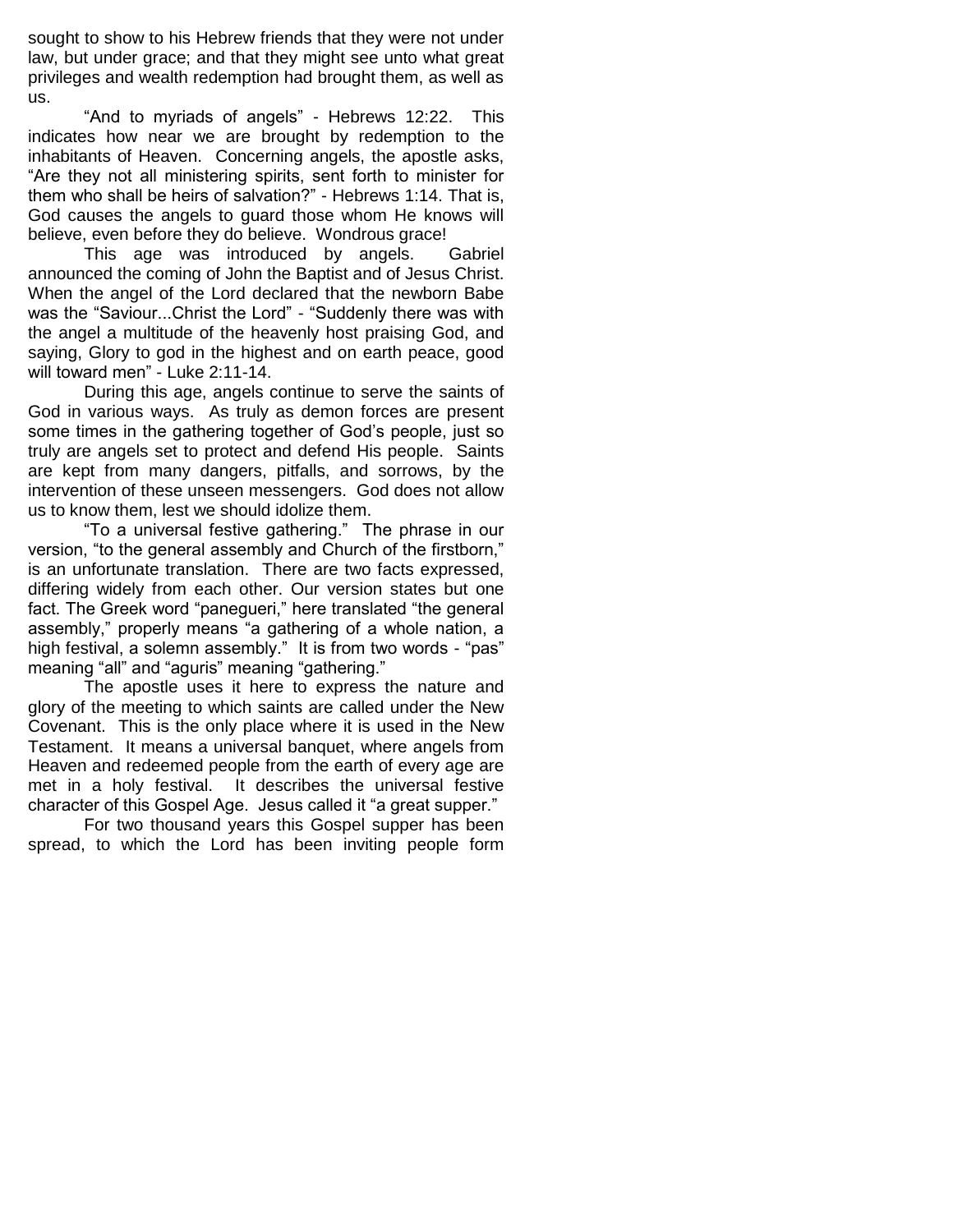everywhere. In God"s reckoning, Heaven and earth are brought nigh. We are brought into His very Presence. We are fanned with the breath of angels. We could not know this but for this blessed Word. This is not spirit-ism; we have no communication with departed sprits. We pray to God, the Father, in Jesus" Name. "Our fellowship is with the Father, and with His Son Jesus Christ" - I John 1:3. Nevertheless, these words of the apostle indicate the high altitude and spiritual atmosphere into which faith lifts us because of the provision of grace - in the heavenlies.

"And to an assembly of firstborn" ("firstborn ones," Greek), means believers of this present Church Age. Here, again, is a contrast. "Ephriam is My firstborn" (Jeremiah 31:9); that is, Israel was God"s firstborn on earth, but believers (the Church) are His firstborn ones registered in Heaven. Thank God, our enrollment is in the city from which we were born and to which we are going. These firstborn ones are not yet in Heaven with their glorified bodies; though the spirits of some of them are there. Jesus was "the firstborn from the dead" - Col. 1:18; Rev. 1:5. Doubtless, this refers to a special company of believers whom god sees in the same rank with Jesus Christ. They will be the "firstborn ones from among the dead"; that is, they will enjoy "the out-resurrection" - Philippians 3:11. If Jesus was the "firstborn from among the dead," there will be others born from among the dead also. And, if some are called "the firstborn ones," certainly some others are not firstborn ones. That is, some saints will be raised from the grave after these are raised.

The Holy Spirit employs the identical Greek word "prototokos," in Hebrews 1:6, as referring to Christ in resurrection - "And when again He bringeth the firstborn into the habitable world, He says, And let all the angels of God worship Him." But before Christ is thus worshipped there will be a company of saints with Him, in and around His throne, whose resurrection will be counted as in the same order with Him. Therefore, here they are called "firstborn ones." This is solemnly wonderful!

Revelation five, is positive proof of this interpretation. The angels are silent in Heaven until the Lord is on His throne and the full overcomers are with Him. He is found worthy to open the book of God"s final purposes and loose the seals thereof.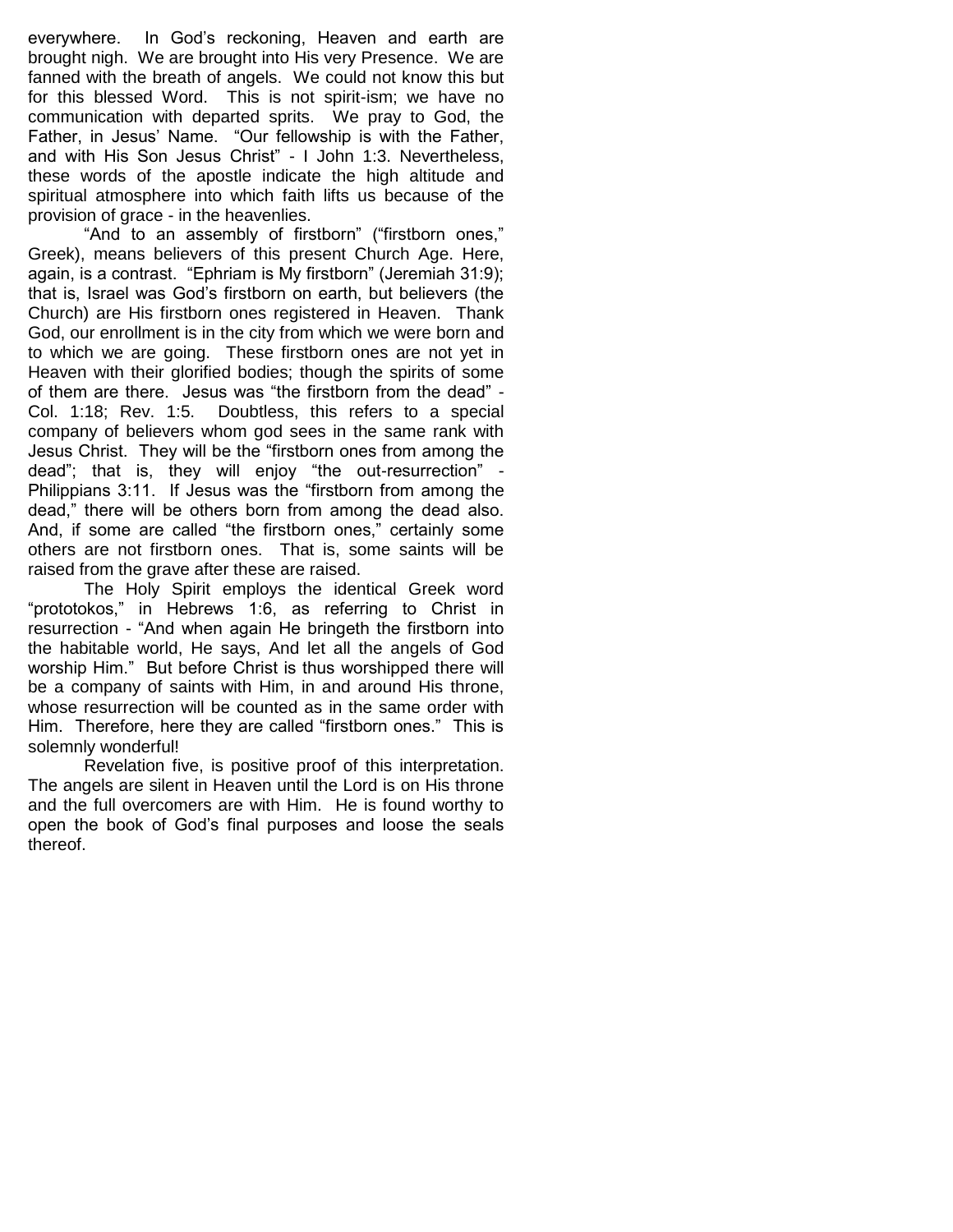The full overcomes (no doubt the "firstborn ones" of our text) break forth in exultant praise. They sing a new song, saying, "Thou art worthy to take the book, and to open the seals thereof: for Thou wast slain, and hast redeemed us to God by Thy blood out of every kindred, and tongue, and people, and nation; and hast made us unto our God kings and priests: and we shall reign on (over) the earth" - Revelation 5:9,10. Then the angels obey Hebrews 1:6, and give full acknowledgment of Christ"s supreme authority, by singing their sevenfold anthem - "Worthy is the Lamb that was slain to receive power, and riches, and wisdom, and strength, and honour, and glory, and blessing: - Revelation 5:12.

Observe that the apostle"s auditors are not expected to be a part of the "firstborn ones"; but they are come to the great festive banquet in which the "firstborn ones" have such an honored place. He had cited this difference in explaining the tabernacle furniture - Hebrews 9:1-5. But he passed by "the cherubims of glory," which figure the four living ones and twenty-four elders of Revelation four. He could only say, "The cherubims of glory shadowing the mercy seat; of which we cannot now speak particularly." As long as they did not understand the simpler shadows, they could not understand this one. They who are in any measure under law or, on the other hand, are lawless or lascivious will not be part of the "firstborn ones."

"And to God the judge of all." Yes, God is present in His own city. He is Judge of all. He grades His people. His decisions are righteous. No one can make-believe himself into the highest rank; and, no one need be hindered by another, from being in it. "Hold that fast which thou hast, that no man take thy crown" - Rev. 3:11. Let us yield to the judgment of God upon the old creation, and judge ourselves continually (I Cor. 11:31,32), trusting in Christ only and always; then "the Lord, the righteous Judge" will give us our due portion and place in "that day."

"And to spirits of just ones made perfect." "Just ones" here means Old Testament believers. It is in the Old Testament that we read, "The just shall live by his faith" - Habakkuk 2:4. Lot was called, "just Lot" or "righteous Lot." The perfection here refers to the resurrection. We read these words of Jesus, "Go ye, and tell that fox (Herod), Behold, I cast out devils, and I do cures today and tomorrow, and the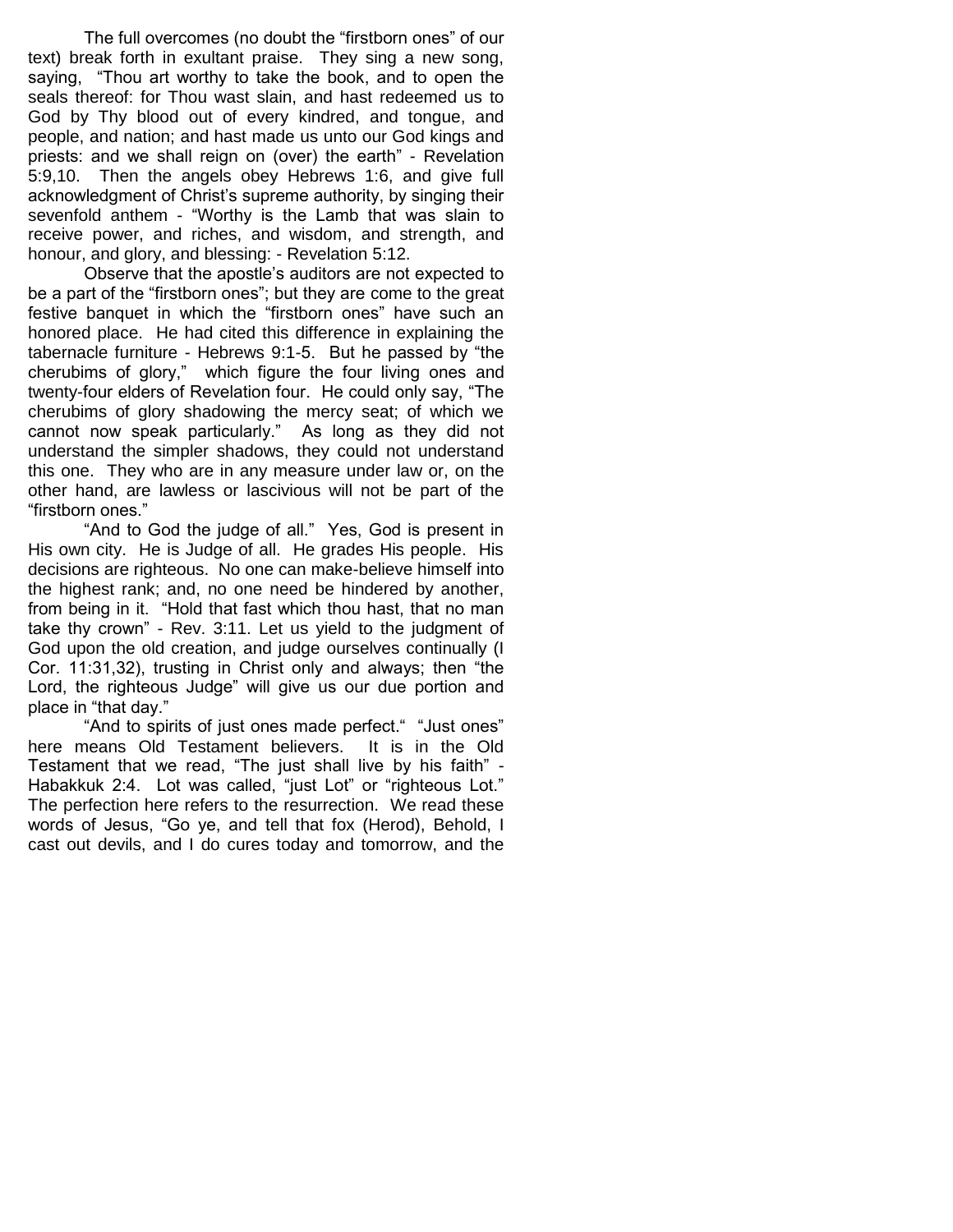third day I shall be perfected" - Luke 13:32. This speaks of the Lord"s three years" ministry and of His death and resurrection.

Also, we have a sidelight in Phil. 3:12 - "Not as though I had already attained, either were already perfect." Paul means to say, "I have not yet received my resurrection and glorified body. I am still running in view of the resurrection, and expect to be perfected; that is, have a glorified body." These "just ones made perfect" are Old Testament saints who are now in Heaven and have their glorified bodies.

Matthew 27:52,53 "And the graves were opened; and many bodies of the saints which slept arose, and came out of the graves after His resurrection, and went into the holy city, and appeared unto many." That was the day Jesus was raised from the dead. Do you suppose they went back into the graves again? What became of them?

Hebrews 11:35 - "Women received their dead raised to life again: and others were tortured, not accepting deliverance that they might obtain a better resurrection."

Oh, the suffering that some of those Old Testament saints endured; yet they were victorious. They took the Lord for their strength. For example, David shouted - "The Lord is the strength of my life; of whom shall I be afraid?" - Psalm 27:1. When they were persecuted, they went right on, refusing deliverance out of God"s perfect will. Why? "That they might obtain a better resurrection." What resurrection could be better than to be raised the day on which Christ arose? Otherwise, they would have had to wait until the end of this age, when the house of Israel will be raised from the dead. Daniel 12:1,2 - "And at that time shall Michael stand up, the great prince which standeth for the children of thy people: and there shall be a time of trouble, such as never was since there was a nation even to that same time: and at that time thy people shall be delivered, every one that shall be found written in the book. And many of them that sleep in the dust of the earth shall awake, some to everlasting life, and some to shame and everlasting contempt."

I take it that those saints of Matthew 27 are the "just ones made perfect" of our text - those Old Testament saints who suffered to the uttermost. By the Spirit of God, they were made to see that there was a better resurrection for those who would endure in advance with Christ; for suffering in God"s will is the price of glory. Here the apostle says to his kindred in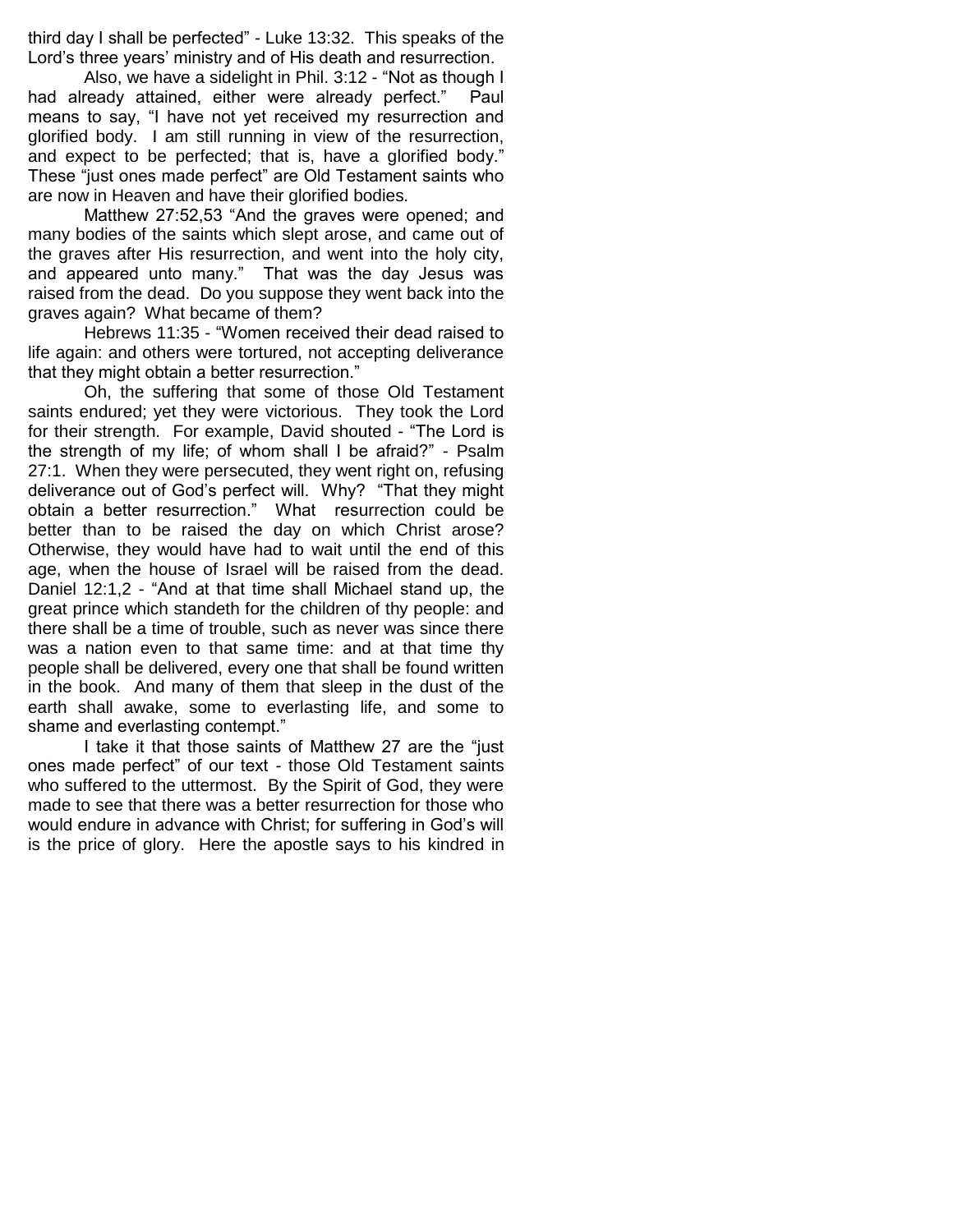the flesh, "Ye are come….to the spirits of just men made perfect" - Hebrews 12:22,23. What an expression of God"s wondrous grace! How vastly different from the covenant of law.

"And to Jesus the Mediator of the New Covenant" - Hebrews 12:24. Their fathers came to Moses; but they have come to Jesus. Moses was a prophet and a great leader; but he could not save. He was only a type of Christ. He was a typical mediator. Jesus is the real Savior, the real Mediator. "He is the Mediator of a better covenant," even the covenant of grace. "For the law was given to Moses, but grace and truth by Jesus Christ" - John 1:17. The fathers of Israel were "baptized unto Moses in the cloud and in the sea," that they might follow him - I Cor. 10:2. We have been baptized into Christ, that we may be partakers of His life, that we may dwell in Him and He in us.

"And to the blood of sprinkling, that speaketh better things than that of Abel" - Hebrews 12:24. Abel shed the blood of a lamb, which was accepted of God for him; not because there was any merit in the lamb"s blood, but because it pointed to the blood of Jesus - "The Lamb slain from the foundation of the world" - Rev. 13:8. Behold the wisdom given to the apostle. He points out all the attractive items comprising this great festive gathering; but mentions the foundation item last. Jesus Christ, through His death, burial and resurrection, Is the necessary channel through which all this could come to pass. His death, the pouring out of His life, his mediation, were absolutely essential to prepare such a banquet.

Thank God! We have not come to a mountain trembling and burning, but to the mount of grace. We have come to a banquet - a great universal, festive convention. - "Let us therefore come boldly unto the throne of grace, that we may obtain mercy, and find grace to help in time of need: - Hebrews 4:16. It is a day of gladness, a day of feasting, a time of plenty.

#### CONCLUDING EXHORTATION

"See that ye refuse not Him that speaketh. For if they escaped not who refused him that spake on earth, much more shall not we escape, if we turn away from Him that speaketh from Heaven: Whose voice than shook the earth: but now he hath promised, saying, Yet once more I shake not the earth only, but also heaven" - Hebrews 12:25,26. That is, Moses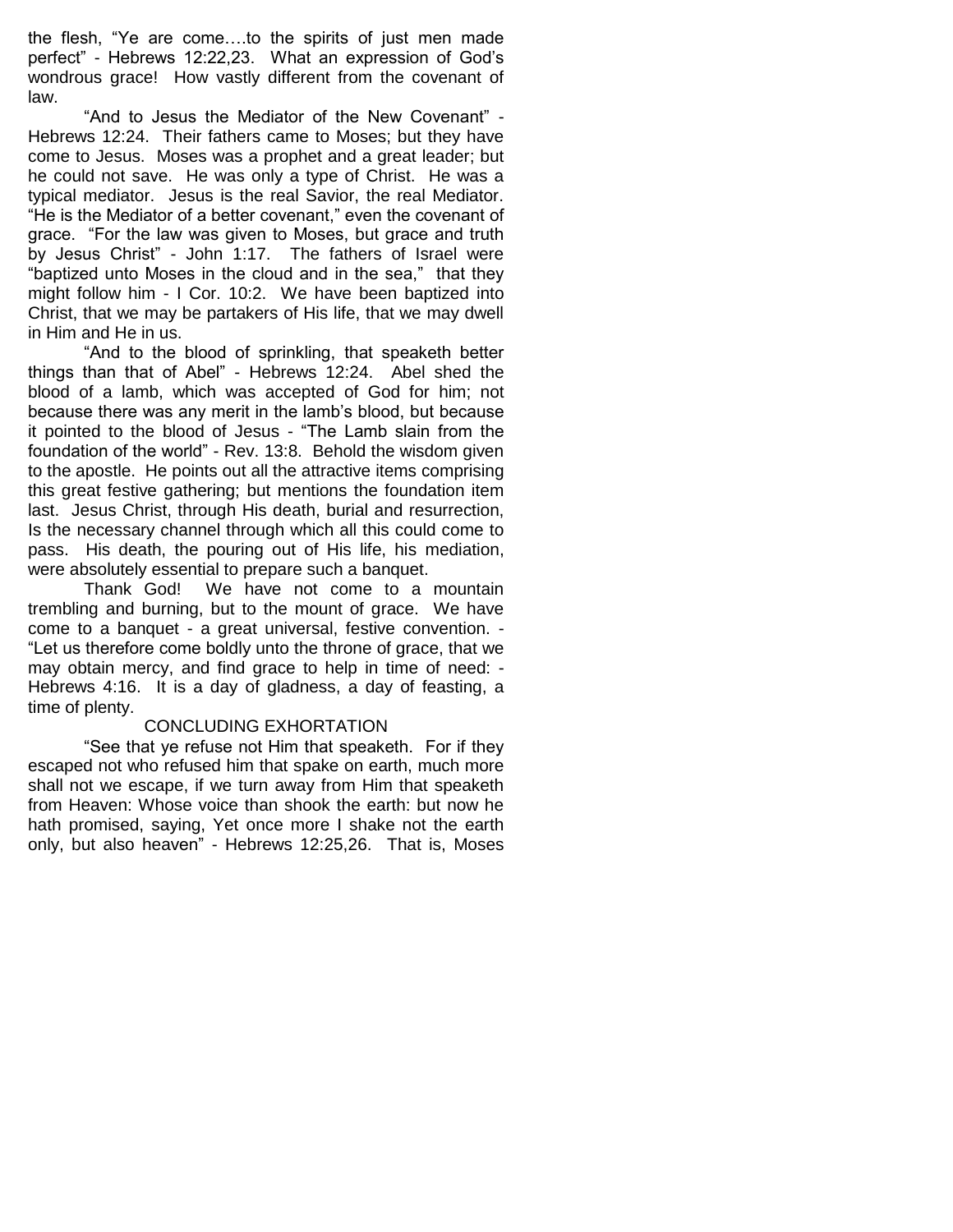spoke on earth as God"s mouthpiece. God shook those typical things. He shook Israel and showed to them that there was no life in law, and no blessing could come from legality and selfeffort. He shook the earth of Mount Sinai. He is going to shake heaven, and shake the devil out of heaven - everything that is shakable in heaven and on earth; so that nothing will remain except Christ and His people. Oh, what a day that will be!

"Wherefore we receiving a kingdom which cannot be moved, let us have grace, whereby we may serve God acceptably with reverence and godly fear" - Hebrews 12:28. Paul is speaking here to Israel they had a kingdom; but it was removed. The nations took it. But they will receive a kingdom over which Christ will reign for one thousand years and it cannot be removed. We, too, have a heavenly kingdom that cannot be removed. He removes our sins and sicknesses now. He will remove the Christ-rejector after while - "For our God is a consuming fire." The same God who gave the law to Israel through Moses; is today revealing His wondrous grace through Christ Jesus.

Hence, it follows that -"Whosoever will, let him take the water of life freely," at this festive gathering - Rev. 22:17. This is the banquet invitation. "Whosoever will, let him come." "Behold, now is the accepted time; behold, now is the day of salvation" - II Cor. 6:2. "Harden not your hearts" - Hebrews 3:8.

Jesus Christ the same yesterday, and today, and forever" is almost the last word of this epistle to the Hebrews - 13:8. He is the Minister of love and grace. He brings to us the food for this new creation. He brings the wine in His goblet, and makes us drunk with Himself when we are filled with Him. Thank God! He is the Chief Servant at this great banquet. "He brought me to the banqueting house, and His banner over me was love" - Song of Solomon 2:4.

> ~~~~~~~~~~~~~~~~~~~~~~~ *"My spirit is dancing Within my soul; My spirit is dancing Because Jesus makes me whole. When I received the anointing It flowed out of me -- Dancing, anointing, Setting others free."*

 *-- W. R. Jones*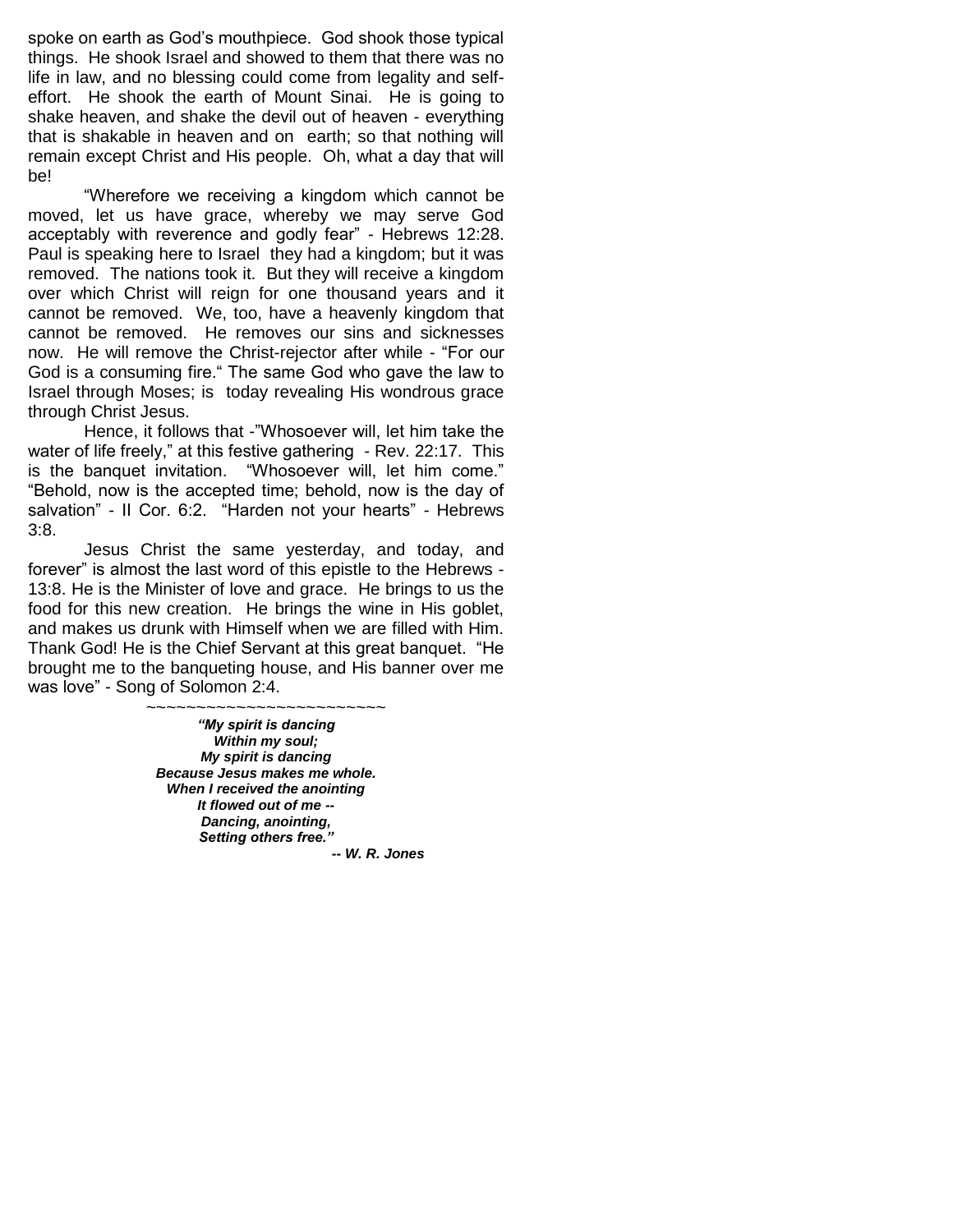

"….Be not afraid nor dismayed by reason of this great multitude; for the battle is not yours, but God's." II Chron. 20:15

There are a number of things in scripture that are described as specifically belonging to The Lord. Among them are glory, honor, vengeance, the tithe, the firstborn, and we are surely robbing God if we take any of them to ourselves. God used the very term rob in Mal. 3:8 when Israel withheld the tithe. The above text declares that the battle also, is His, and if we pursue such a fight on our own, there will be consequences.

The truth of this glorious subject is expressed a number of ways in scripture. The Children of Israel were instructed in Exodus 14:13 "…Fear ye not, stand still, and see the salvation of the LORD,…" meaning the battle is the Lord"s. "Standing still," it is a direct proof we have acknowledged that the fight is His and not ours. Psalm 3:8 boldly announces "Salvation belongeth unto the LORD:" and Israel discovered that, in no uncertain terms, when they walked across the Red Sea on dry ground and then saw the Egyptians dead upon the sea shore, all without their own help and expertise.

There is one question we must ask ourselves in any given conflict: "Did God bring me to the battle as He brought Israel to the Red Sea, or is it a battle of my own making?" If indeed He has designed it, ours is to stand still and see the salvation of The Lord," thus relinquishing our deliverance and the battle unto Him.

The Lord also deliberately brings us into impossible situations for the very purpose of teaching us that the battle does belong to Him. One consequence of failing to acknowledge that fact is that men refuse to go to the battle at all, even as Israel did when they came up to the borders of Canaan. Deut. 1:27, 28 says they murmured in their tents, accused God of hatred, of bringing them out of Egypt to destroy them. When they would not recognize that the battle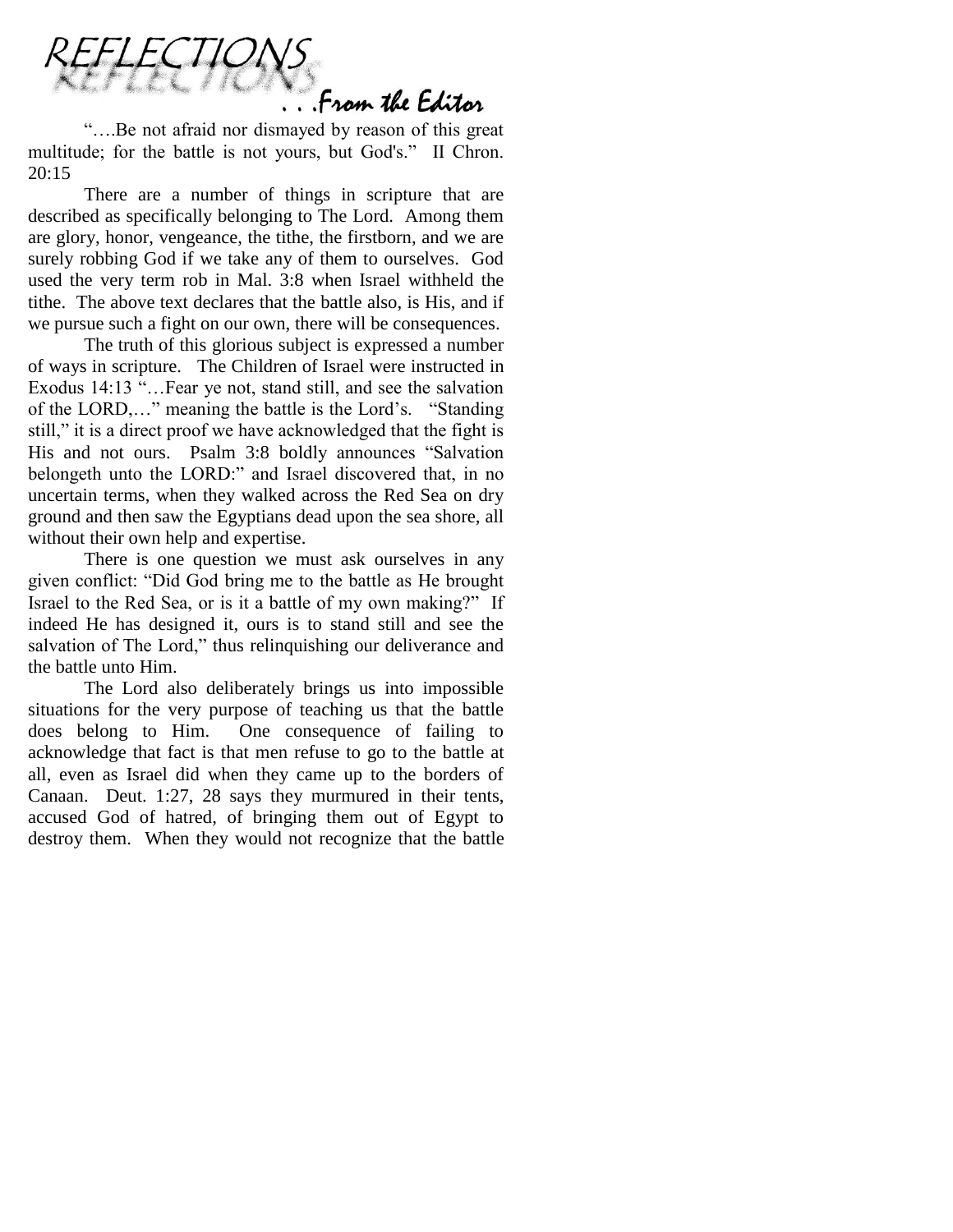was The Lord"s, they also became obsessed with the size of the enemy, and all but Joshua and Caleb simply refused to fight.

Deuteronomy 20:1,2 gives us valuable instruction for our own lives in this matter. "When thou goest out to battle against thine enemies…" Note it is "when" and not "if" for taking our place in the Promised Land, DEMANDS a battle orchestrated by God. "…. and seest horses, and chariots, and a people more than thou," means that we must face reality and know that the enemy is much greater than our own expertise and power. Thus we are exhorted: ".. be not afraid of them:" the reason being, "for the LORD thy God is with thee, which brought thee up out of the land of Egypt," which means He had already proven Himself. The power for such a battle is ours when the priest, the one who will declare God's Word, loudly asserts: "For the LORD your God is he that goeth with you, to fight for you against your enemies, to save you." V. 4 The battle truly is "not yours, but God's." GH

#### ANNOUNCEMENTS:

We were greatly embarrassed and disappointed due to the very inferior quality of printing in the July issue of Grace  $\&$ Glory. Though it was something beyond our own control, we do apologize for any inconvenience caused to our readers. Parts of some articles were almost unreadable and thus if you would desire clear copies of them, let us know either by e-mail or at P.O. Box 831, Grandview, Missouri 64030.

## SONG BOOKS:

It seems that some thought we were sending out "frayed and worn books" that we no longer needed. Such is not the case. The offer is for new books to replace the old ones, and we would especially like for various meetings to take advantage of this offer.

# BIBLE SCHOOL:

Classes will begin in our new building in Belton September 20, 2010. We would love to see many young people take advantage of this opportunity to learn the depths of God"s Word before they embark on a rather precarious journey in the world.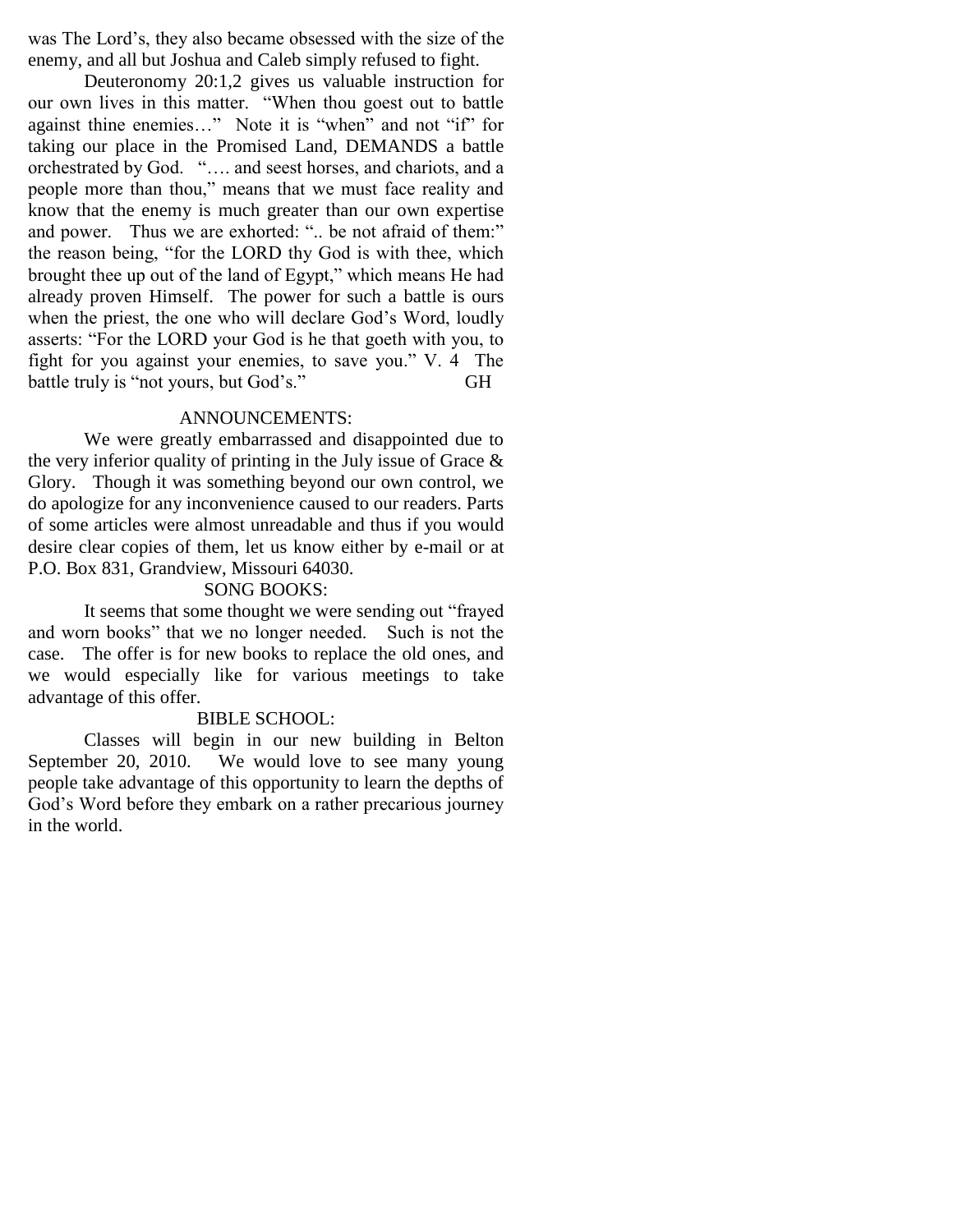### **IN THE SONG OF SOLOMON**

### **THE DISPENSATIONAL ASPECT 2:8 - 2:17**

This second canticle corresponds with I and II Corinthians. It contains dispensational truth, and is the first inspection tour that Christ makes.

In 606 B.C. God gave the rulership of the world into the hands of the Gentiles for a specific time. Bible teachers believe this to be a period of 2520 years, and should have ended in 1914. What happened in 1914? The first World War began that year.

The Lord is interested in three groups of people: The Church, Israel, and the nations. The completion of the Church, the dispersion of Israel and the Times of the Gentiles will end at the same time. It seems that 1914 might have been that time, but when He came on His inspection tour, the Church was not ready to be caught away. She did not respond to His call. Israel was just beginning to show signs of life, but the nations were oppressing her, and still had dominion over her.

2:8 "The voice of my Beloved! Behold, He cometh, leaping upon the mountains, skipping upon the hills." This verse indicates the way in which the Inspector came, and for what purpose. This reminds us of John Six where Jesus came walking upon the water to the help of His disciples. They were in a boat, the storm was raging, and they were afraid. Suddenly He came, walking upon the sea. This is a picture of Israel"s supernatural deliverance after the battle of Armageddon, and figures their final deliverance. Verse 8 figures the first step of their deliverance which began in 1914. He was "leaping upon the mountains." Mountains in Scripture speak of nations or kingdoms, and the hills of smaller countries. As a result of the first World War, some of the nations were set aside, that Israel might be liberated to some degree.

2:9-12. "My Beloved is like a roe or a young hart: behold, He standeth behind our wall, He looketh forth at the windows, showing Himself through the lattice. My Beloved spake, and said unto me, Rise up My love, My fair one, and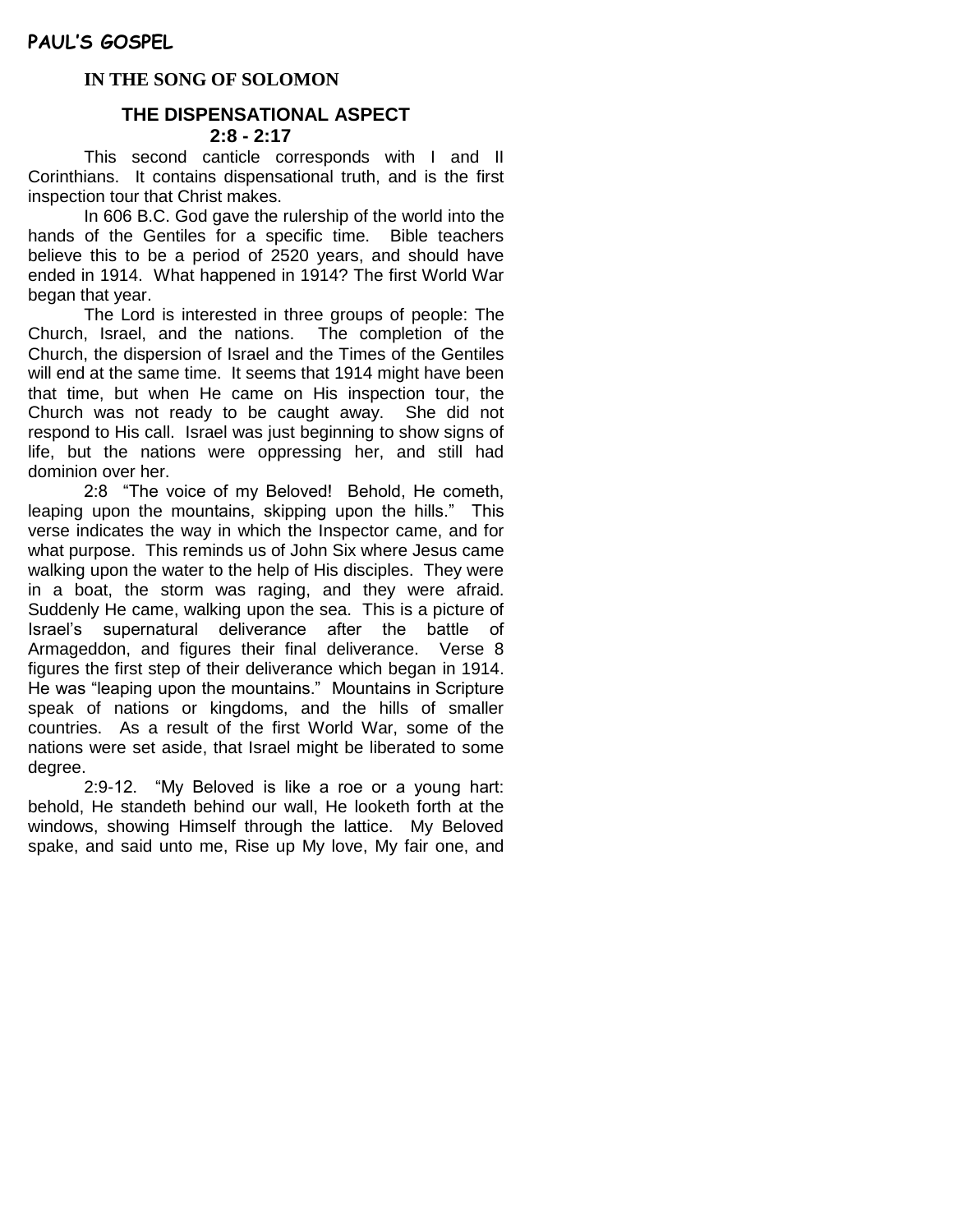come away. For lo, the winter is past, the rain is over and gone; the flowers appear on the earth; the time of the singing of birds is come, and the voice of the turtle (dove) is heard in our land." In 1906 there was an outpouring of the Holy Spirit in various parts of the world, accompanied by signs and miracles as were manifested in the beginning of the Church Age. This was a Holy Ghost revival, the sovereign act of God, and was meant to prepare the Church for translation. Many believers were filled with the Holy Spirit as on the Day of Pentecost. Verse nine seems to imply that the Church was aware of the imminent coming of he Lord. Verses 10-12 show the wooing by the Holy Spirit of the Church, seeking to separate her from earthly things and drawing her attention to heavenly things. But the Church did not heed that call; she was not ready for translation.

2:13. "The fig tree putteth forth her green figs, and the vines with the tender grape give a good smell. Arise, My love, My fair one, and come away." In Isaiah 5:1-7, we have a parable showing that Israel is called the vineyard of the Lord. Because of her disobedience, she has been scattered among the nations for centuries. In Matthew 24, there is a parable of the fig tree, which figures the revival of the Jewish nation.

Let us take a look at the results of the first World War concerning Israel, which the One who is the "Head of all principality and power came to see. We quote: "On Palm Sunday in 1917, the Jews met in New York to appooint a "congress" to regain possession of Palestine. Five days later, President Wilson declared war on Germany. On that same day, Good Friday, the Jewish and Christian calendars coincided  $-$  being the first day of the Jewish Passover, the 14<sup>th</sup> day of the month. Both of those set times commemorate Christ"s death: one, the type, the other the fulfillment. On November 2 of that year, the British government issued the famous Balfour declaration, stating that Britain "viewed with favor the establishment of a National Home for the Jewish people, and would use their best endeavors to facilitate the achievement of that object." On December 8, 1917, General Allenby captured Jerusalem from the Turks. That date was the Feast of Lights (or dedication). The release of the Jews was the Divine purpose of that war, which, soon after, suddenly ceased….....in 1922 the British Mandate over Palestine was officially proclaimed, which recognized the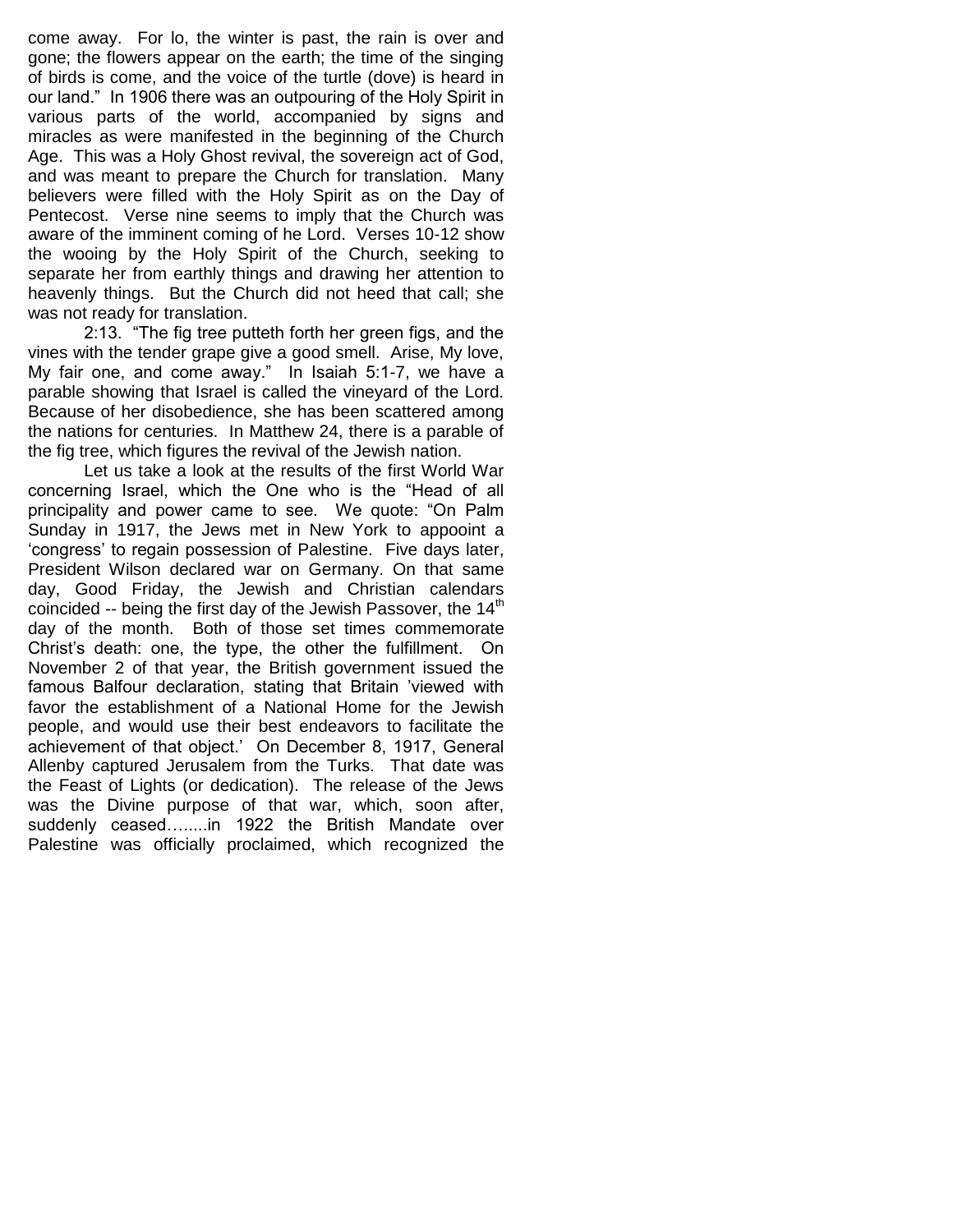rights of the Jewish people to return to Palestine and reconstruct their National Home there. Sir Herbert Samuel was appointed first High Commissioner of Palestine on September 11, 1922. That presaged the reversal of the smiting and treading down of Jerusalem……in 1929 the Jews took steps to form a Sanhedrin of 70 men. One of its first acts was to review the life and trial of Jesus Christ, as if to inquire of Jehovah."

World War II resulted in Britain giving up her mandate over Palestine in 1946. In 1948 Israel declared themselves to be a nation, and were recognized by the United Nations -- the United States being the first of the participating nations to recognize Israel"s sovereignty.

2:14. "O My dove, that art in the clefts of the rock, in the secret places of the stairs, let me see thy countenance, let me hear thy voice; for sweet is thy voice, and thy countenance is comely." This was addressed to the Church, inspiring them, urging them to yield to the Lord.

2:15. "Take us the foxes the little foxes, that spoil the vines; for our vines have tender grapes." This verse reveals the cause of the failure of the Church to heed the call of her Beloved. The foxes speak of the lusts of the flesh which would hinder our spiritual growth and fruit. The church at Corinth was a sample of all Christendom. In Paul"s letters to them, he called them carnal and babes; not able to digest spiritual meat. that is the condition of the Church as a whole today. As the foxes spoil the vines, so the desires of the flesh, if not judged, would rob believers of their heavenly inheritance….."they which do such things shall not inherit the kingdom of God" -Galatians 5:21.

2:16-17. "My Beloved is mine, and I am His: He feedeth among the lilies. Until the day break, and the shadow flee away, turn, my Beloved, and be Thou like a roe or a young hart upon the mountains of Bether." There is another failure implied here and that is the divisions of Christendom. In I Corinthians 1, Paul said: "Now I beseech you, brethren, by the Name of our Lord Jesus Christ, that ye all speak the same thing, and that there be no divisions among you." But the Church has not heeded the Word of God; instead of the fivefold unity expressed in this verse, there have been divisions and more divisions. The word Bether means "divisions." These conditions hinder the Church from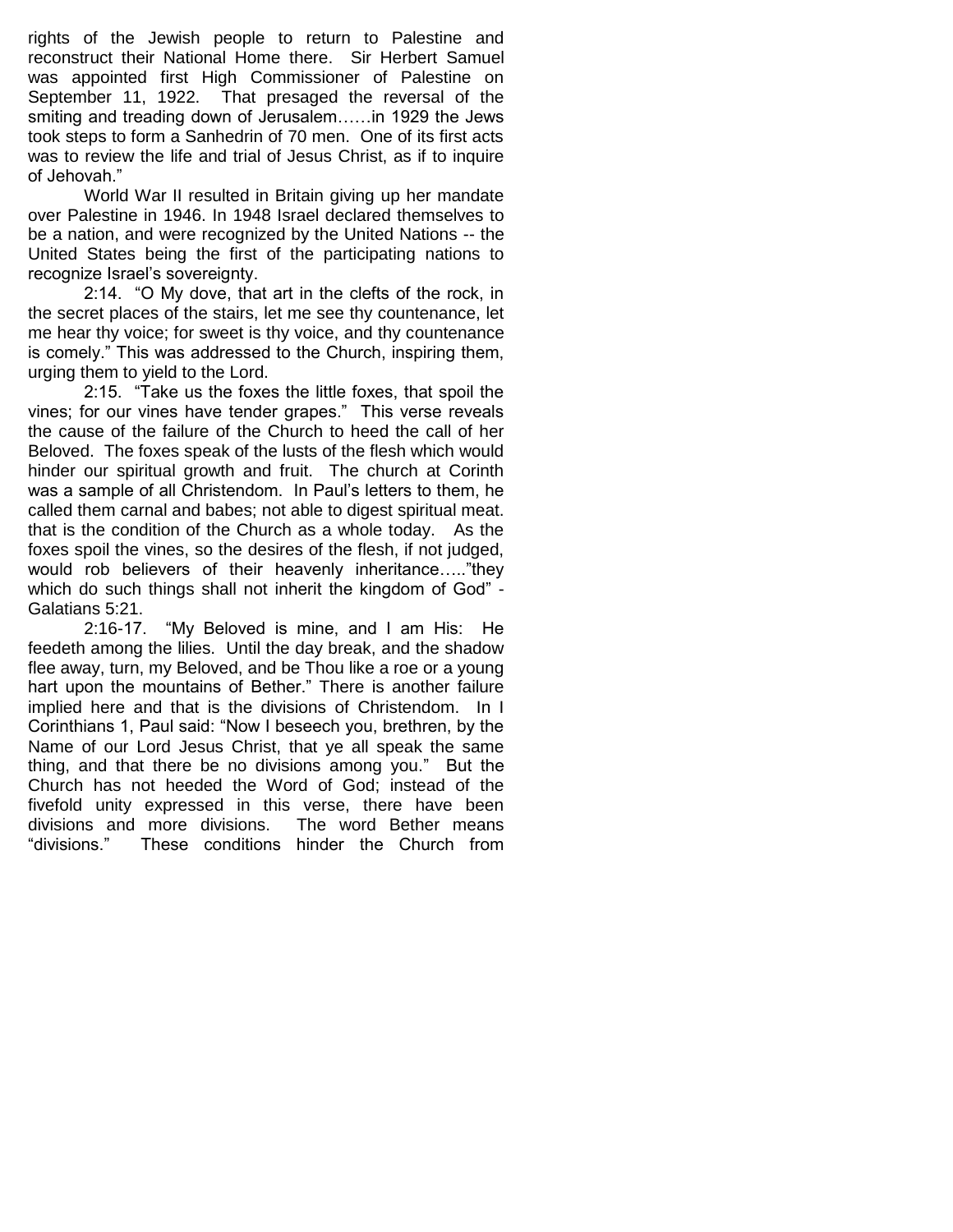becoming the Bride of Christ. The entire Church was espoused to Christ according to Paul"s teaching. Not all the Church is heeding the instructions necessary to prepare them for that high place. In Verse 16, she had said, "My Beloved is mine, and I am His." That is true of the whole Church, because Christ is the Head of the Church which is His body. Nevertheless, the saints who will qualify as the Bride company will be only a part of the Body of Christ.

The Lord is never surprised in the failure of humanity. When one group fails, He simply reveals a little more of His infinite grace. Although the Church was not ready for translation in 1914, God was not defeated. Soon after the outpouring of the Spirit in these latter days, the Lord revived Paul"s Gospel of the Grace of God, and especially the truth concerning the Bride of Christ. He has raised up teachers who still proclaim the whole counsel of God by expounding the epistles of Paul. It is only through the truth revealed to the Apostle Paul that this group will be called out, trained, qualified, and eventually be presented to the Lord, "a glorious church, not having spot or wrinkle, or any such thing" - Ephesians 5:27.

In the last few verses of Chapter Two, we see the indifference of the Church to the call of her Lord. We see also the carnal conditions illustrated by the little foxes. Finally, she urges Him to give His attention to the divisions in Christendom, which is suggested by the mountains of "Bether."

(To Be Continued)

# GOD IS THERE *When cherished hopes all crumble,* *And prospects fade or fall;*

 *Once sure feet slip and stumble, Still God rules over all. He lifts the heart of sorrow, And wipes our tears away -- He sees the glad tomorrow Beyond the sad today. All things are for a reason -- Though set-backs pain us now, They last but for a season; For God will not allow His loved ones to be tested For more than they can bear - In faith and trust be rested -- Where you are, God is there!* -- Frank Roberts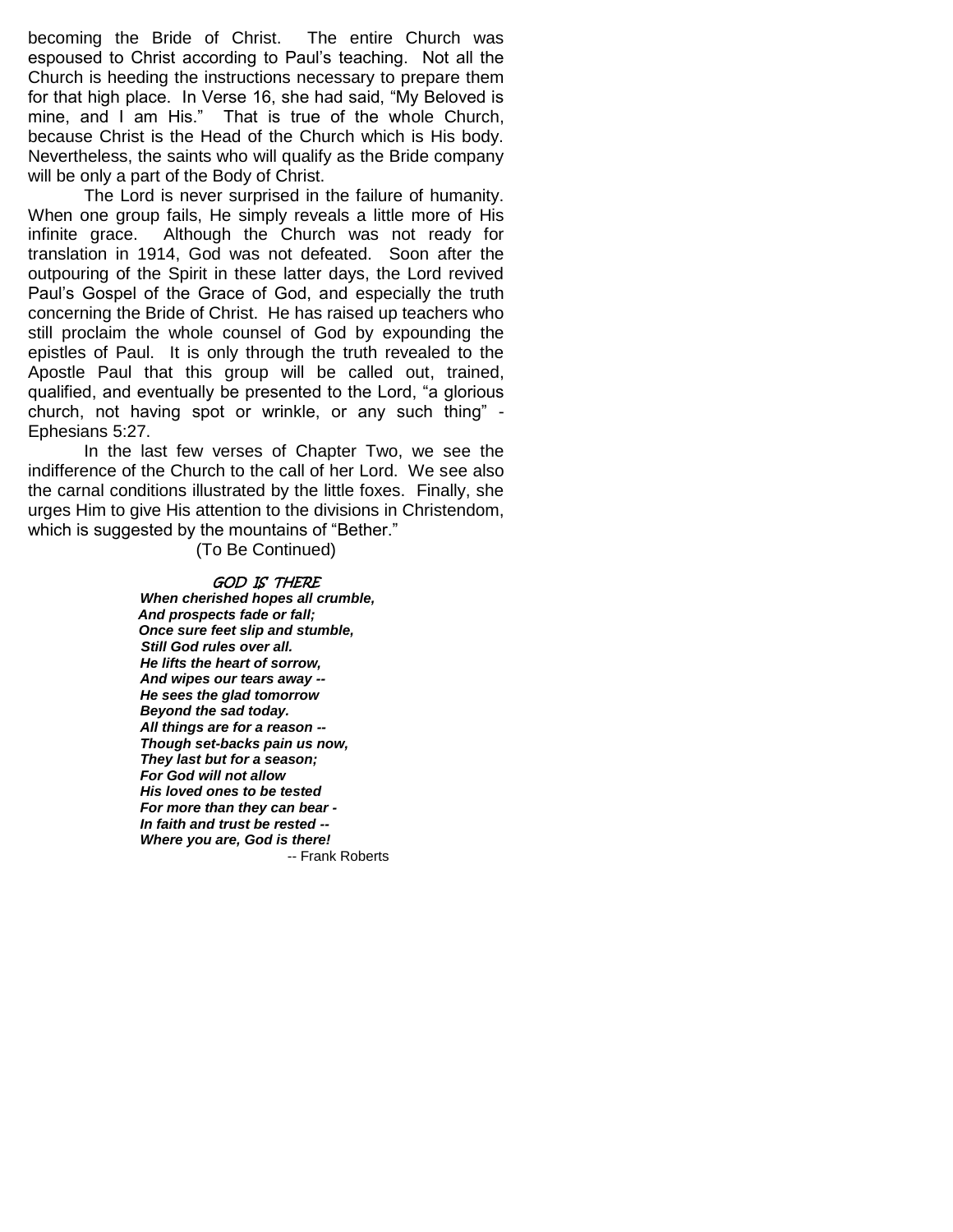### **GOD'S SUPERLATIVE GRACE**

Lois Bannister

There are three degrees of comparison in the English language: positive, comparative and superlative, or as is often expressed: good, better and best. The dictionary gives these meanings for the word "superlative": supreme, paramount, preeminent, superior, transcendent, uppermost, best, greatest, finest, prime, choicest, unexcelled, matchless, unequalled, unrivaled, perfect. We can sum it up by just saying, God is inexpressible!

The New Testament was written in Greek, and the Greek language is much more descriptive, than our English tongue. Many times it helps us to understand things of the Scriptures. We thank God for dedicated scholars, men of God, who compiled the Strong"s Exhaustive Concordance and other Word Study Dictionaries. These are a great help to those of us who are not Greek scholars, and they enlighten us and give a better comprehension of the magnitude of God"s plan and purpose for humanity.

God is the God of Redemption, which was planned in the past ages. His desire was to have many sons (Hebrews 2:10), and from them He purposed a Bride for His Son, as we learn from the writings of the Apostle Paul. "I have betrothed you to one husband that I may present you a chaste virgin to Christ" - II Corinthians 11:2. What a superlative plan!

"As it is written. Eye has not seen, nor ear heard, nor have entered into the heart of man, the things which God has prepared for those who love Him. But God has revealed them (or, took the cover off) to us through His Spirit, for the Spirit searches all things, yea the deep things of God. The natural man does not receive the things of the Spirit of God, for they are foolishness to him. Nor can he know them, because they are spiritually discerned"- I Corinthians 2:10 -11, 14. Jesus said, "I thank you, Father, that you have hid these things from the wise and prudent and have revealed them unto babes (or those uncomplicated in mind)" Matthew 11:25.

John 3:34 tells us "God has not given the Spirit by measure (portion or degree)." There is no limit to what the Holy Spirit will reveal to us when we search the Scriptures with faith and open hearts to receive from Him. The unlimited God reveals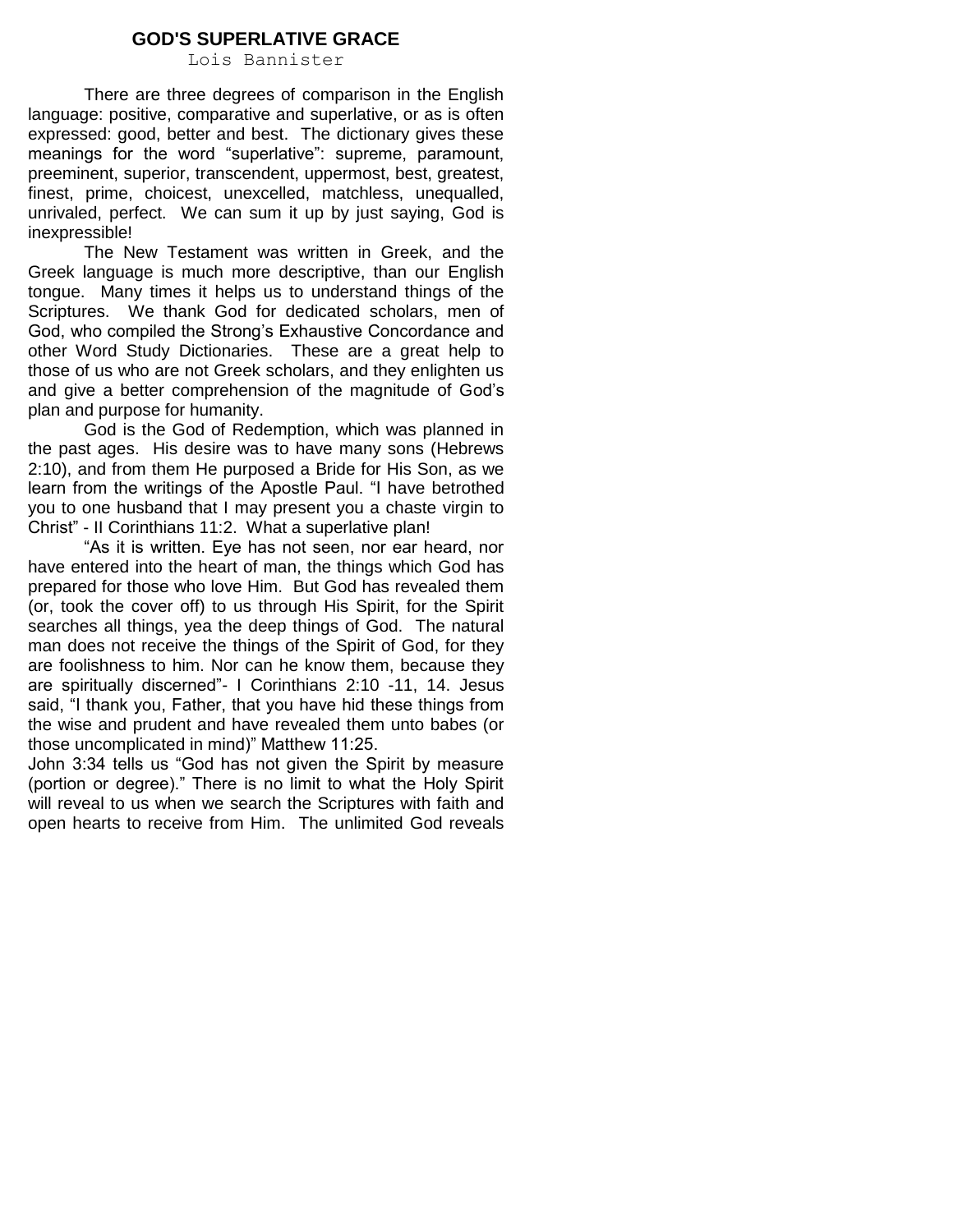things to limited humans who are reaching out for more of Him.

"Much more the grace of God and the gift by grace has abounded unto many by one Man, Jesus Christ" - Romans 5:15. The root word in Greek for "Abounded" is "huper, or Huperballo," meaning "over, above, more than, superior to, to super abound in quantity or quality; a throwing beyond others, highest possible degree."

There are many kindred words expressing these thoughts in the following Scriptures: "Where sin abounded, grace did much more abound" - Romans 5:20. We can never begin to comprehend the horrendous weight of sin that Jesus bore that day at Calvary, the weight of sins of all mankind who ever lived or would live. How could anything be much more than that weight of sin He was bearing? Only God could provide the much more grace that enabled Him to endure the cross and finish the work He came to do. It was that abounding grace that brought Him out of the grave, the Eternal Head of the New Creation. Atonement was complete. God"s Plan was complete and nothing of His abundance of Grace will be lost. Grace did much more abound, meaning to "super abound, much more, a greater degree, exceed, superior to, for the sake of, over and above, more than, excel, indicating a surplus, above and beyond all calculations, abundant in quantity, superior in quality."

What is Grace? I Peter 5:10 declares that He is the God of all Grace. The word "Grace" is mentioned over 100 times in the New Testament. It is "favor, good will, benefit, gift. Divine influence upon the heart and its reflection in the life." It is a favor done without expectation of return; absolute free expression of the loving kindness of God to humanity. It is unearned and unmerited favor; it also means to pardon, rescue or deliver. When received by faith, grace transforms man and causes him to love and seek after the righteousness of God. God"s Grace is not only sufficient to provide forgiveness of sin and take away the guilt of sin, but also to take away the desire to sin. This is our sanctification, to deliver from a state of commonness and put us into a state corresponding to the very nature of God! "Therefore being justified by faith, we have peace with God through our Lord Jesus Christ, through whom also we have access by faith into this grace in which we stand, and rejoice in hope of the glory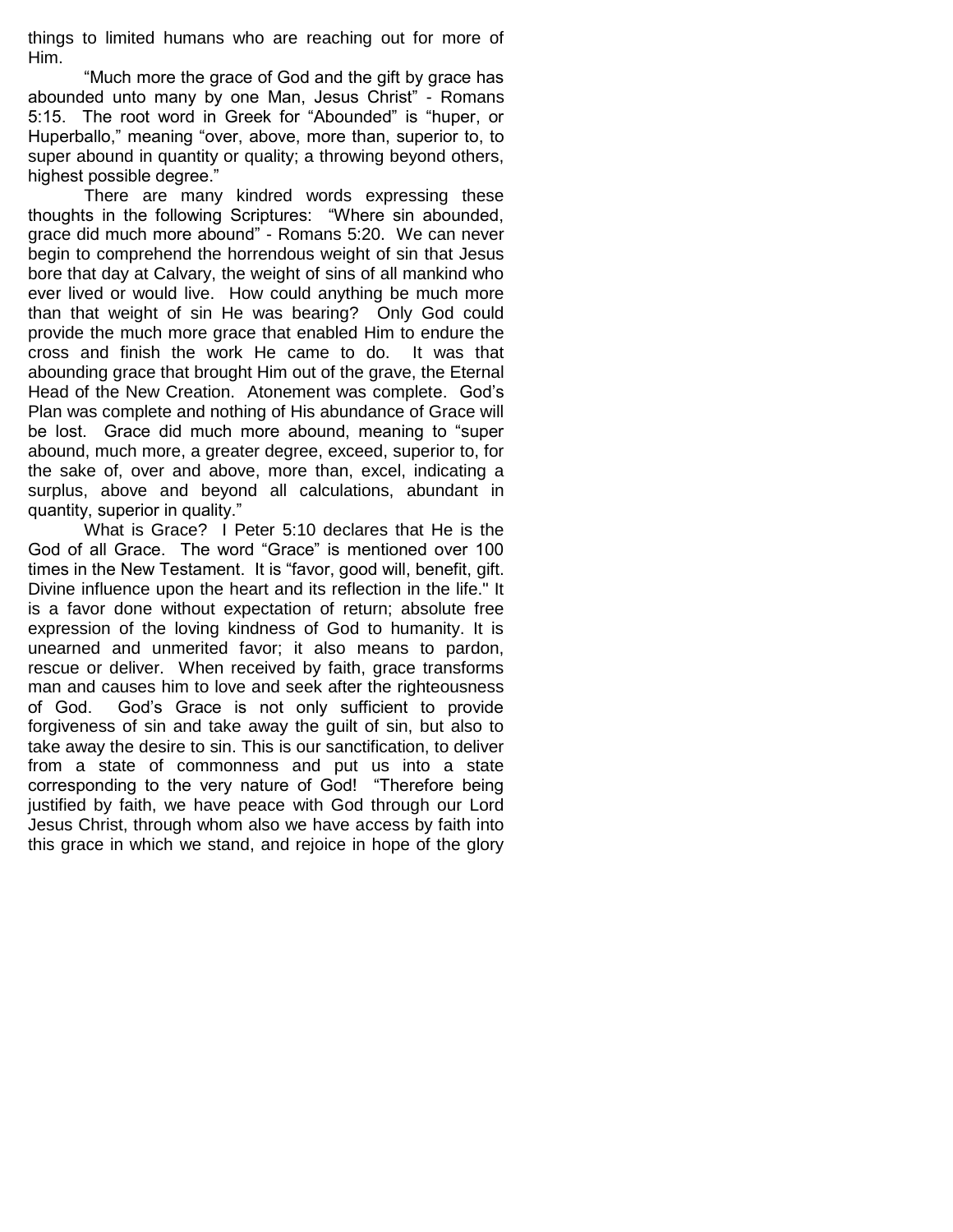of God" - Romans 5:1-2. Grace is our platform. This is where we stand.

Ephesians contains many wonderful Scriptures expressing some of the superlatives of God"s Grace. "Unto every one of us is given grace according to the measure (no limit) of the gift of Christ" - 4:7. How can we measure the Gift of Christ? "That in the ages to come He might show forth the exceeding riches of His grace in His kindness toward us in Christ Jesus" - 2:7. This verse is proof that we do not exhaust the learning experience in this life. God is too Great to be seen in His fullness in this life on earth. Our minds could not comprehend the vast Divine Nature of God. Who knows how far reaching His Power and Holiness are? We will continually learn more of Him as He reveals Himself throughout the ages. what glories await us! "He is able to do exceeding abundantly more than we ask or think (exceeding a number or measure which marks fullness, indicating excess)" 3:20. "Till we all come to the unity of the faith and the knowledge of the Son of God, to a perfect unity of the faith and the knowledge of the Son of God, to a perfect man, to the measure of the stature of

the fullness of Christ" - 4:13.

"We have this treasure (Christ) in earthen vessels, that the excellence of the power may be of God and not of us" - II Corinthians 4:7. "God is able to make all grace abound toward you, that you, always having all sufficiency in all things, may have an abundance for every good work" - II Corinthians 9:8. "For you know the grace of our Lord Jesus Christ, that though He was rich, yet for your sakes He became poor, that you through His poverty might become rich (a personal enrichment by appropriating Christ's principle of sacrifice)" (II Corinthians 8:9).

The Apostle Paul expressed so perfectly the power of Grace when He said, "My Grace is sufficient for you" (II Corinthians 12:7). He had experienced God's grace so wonderfully that he begins and ends his epistles with blessings of God's grace for all who believe. He said in his letter to Timothy, "I thank Christ Jesus our Lord who has enabled me, because He counted me faithful, putting me into the ministry, although I was formerly a blasphemer, a persecutor, and an insolent man; but I obtained mercy because I did it ignorantly in unbelief, and the Grace of our Lord was exceedingly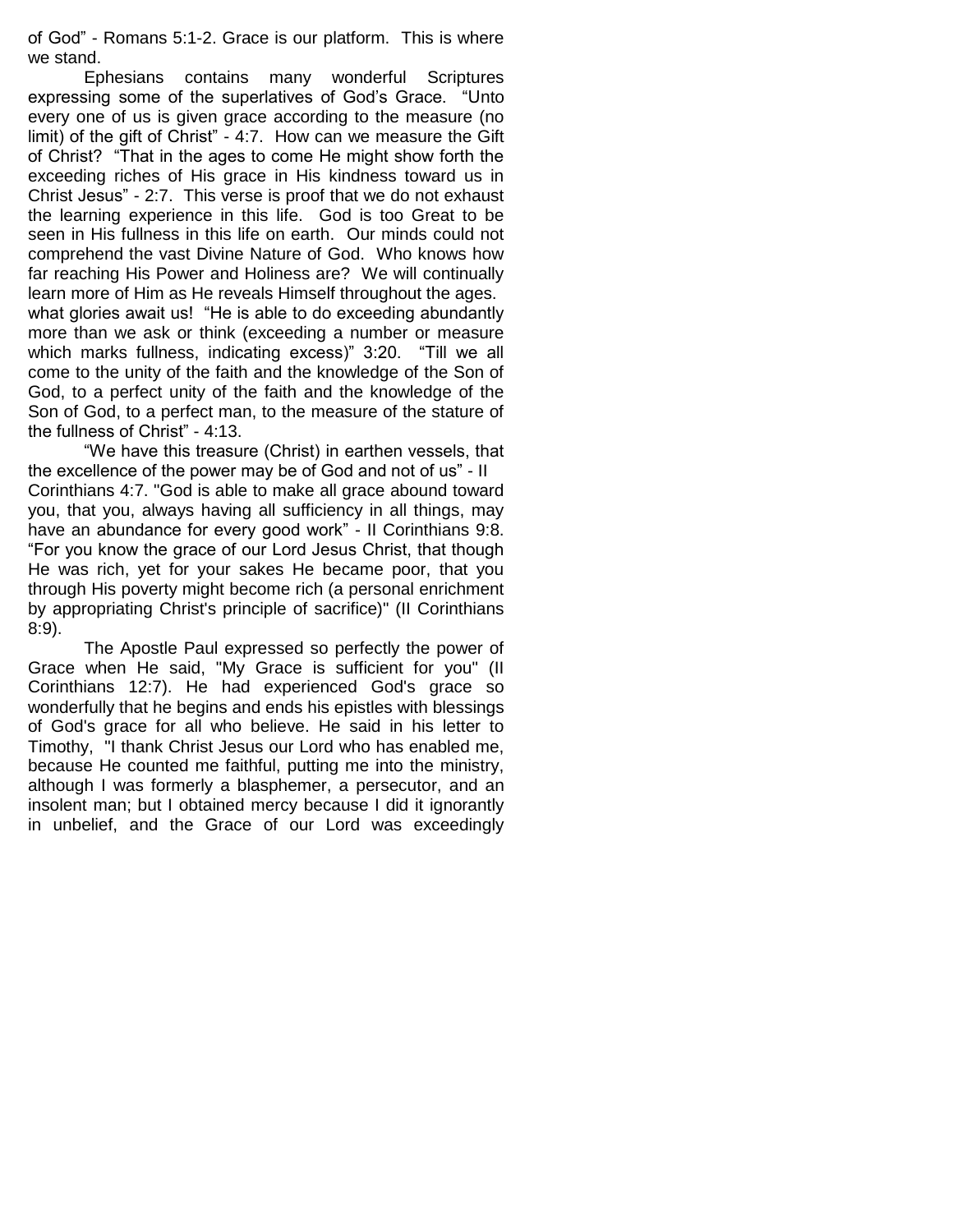abundant, with faith and love which are in Christ Jesus" (I Timothy 2:12-14).

God paid the ultimate cost when He gave His Son to redeem humanity. Redemption cost Him everything - all that He wanted rested on Jesus that day on the Cross. God held back nothing in order to redeem us for His glory and honor. Through that cost He purchased the ultimate gift of the highest quality, a bride for His Son! Redemption is free to us, how then can we neglect so great salvation? "Great" here indicates magnitude, so vast, so great, so mighty, as He is. Titus 2:11 loudly proclaims "The grace of God that brings salvation has appeared to all men." Though all will not believe and appropriate the redemption provided, that does not lessen the efficacy of the shed blood and the super-abundant grace of God"s all- inclusive provision. Not one little detail was left out of God"s magnificent, superlative plan!

\*\*\*\*\*\*\*\*\*\*\*\*\*\*\*\*\*\*\*\*\*\*\*\*\*\*\*\*\*\*\*\*\*\*\*\*\*\*\*\*\*\*\*\*\*\*

**When powers of sin assail, and enemies prevail, And you long for peace and liberty; Then look unto the Lord, "tis written in His Word, "His grace is sufficient for thee." When the race is well- nigh run When basking in the sun, The effulgent light of heaven to see; Then Jesus you will praise, thru everlasting days, "His Grace is sufficient for thee." Grace wonderful grace Great boundless and free How its riches thrill my soul And its glories o"er me roll O, I"ll shout from pole to pole His grace is sufficient for thee.**

#### **--Mary M Bodie**

Happiness is the perfume you can"t give to others without spilling on yourself.

The Bible should do more than inform us, it should transform us!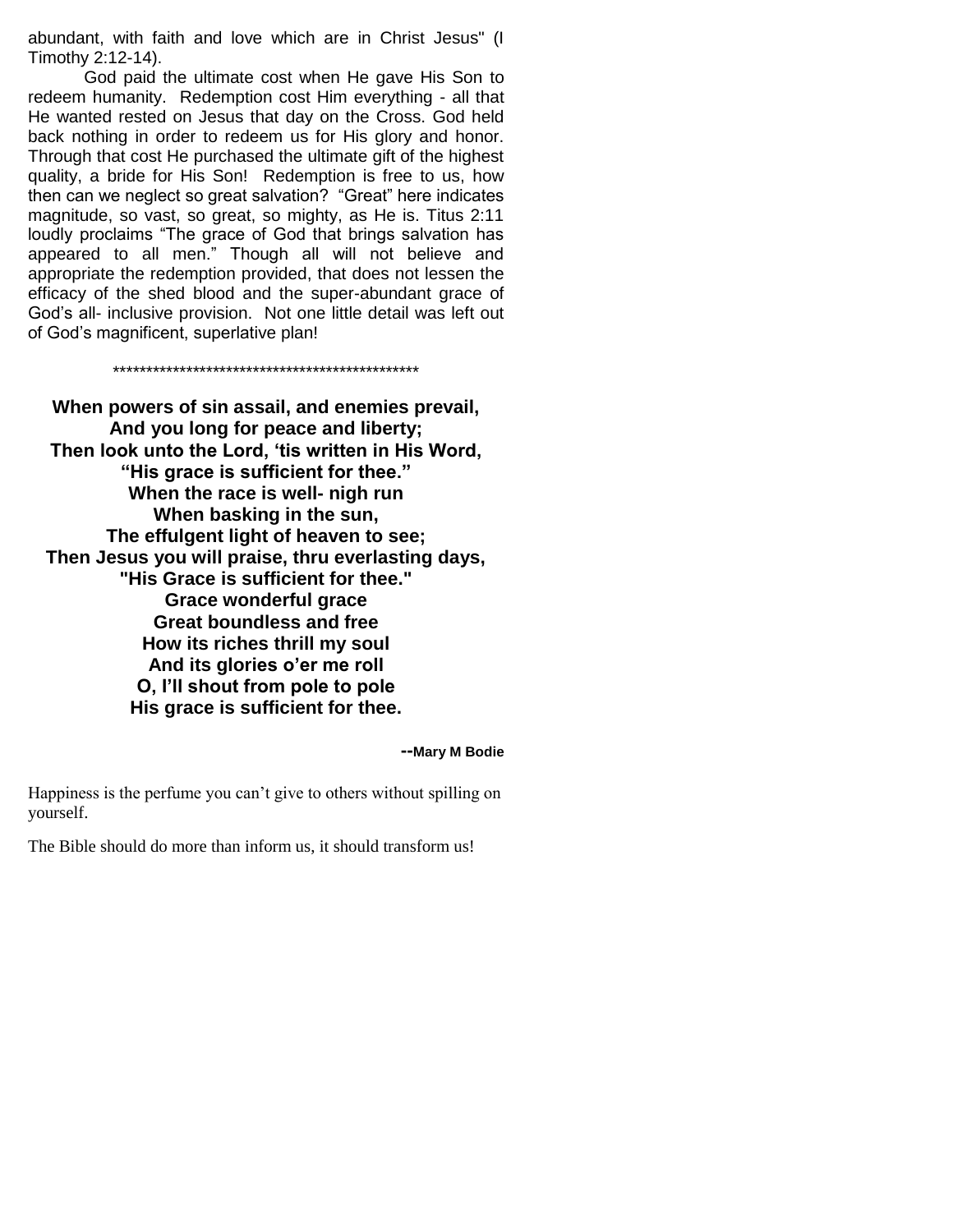# HEAVENLY GARMENTS

Robert Devost

*"I will greatly rejoice in the Lord; my soul shall be joyful in my God: for He hath clothed me with the garments of salvation, He hath covered me with the robe of righteousness, as a bridegroom decketh himself with ornaments, and as a bride adorneth herself with her jewels." —***Isaiah 61:10**

Most people like to be well-dressed. There used to be articles about the ten best dressed people in the U.S. There is an old saying that "clothes makes the man." There was a story about a struggling pastor, whose wife was addicted to buying new dresses, and as soon as she could scrape up a few dollars, she would go and put a down payment on a new dress, and since the pastor had a small church, he was on a tight budget. When he was dunned for the new dress, he would become furious with his wife, and reprimand her, and show her that her closet was full of dresses. She would tell him that she was really sorry, but that the devil knew her weakness and whenever she saw a new dress on display, she felt compelled to buy it. Her pastor-husband advised her that the next time she felt tempted, to tell the devil to "get thee behind me." A few days later, she saw a gorgeous dress in the store window and thought there would be no harm in just trying it on, and lo, and behold, she ended up charging it. When her husband got the bill for it, he almost had a stroke. He confronted her about it and her answer, again, was that the devil made her do it. He replied, "Didn't I tell you to rebuke the devil?" She said, "When I tried it on, it fit like a glove and I knew I shouldn't buy it, so I told the devil to "get thee behind me." He answered back and told me that it fitted me perfect in the back also; so I just had to get it."

It's all right to be well-dressed if we can afford it, but our goal should be to become a well-dressed citizen of heaven. As we begin our Christian walk, there is a taking off and a putting on. In Mark 10:46-52, there is the narrative of blind Bartimaeus, sitting along the highway begging. When he heard that Jesus was coming along the way, he cried out, "Thou son of David have mercy upon me." Jesus stood still, and the reason that He did, I believe, is that Jesus recognized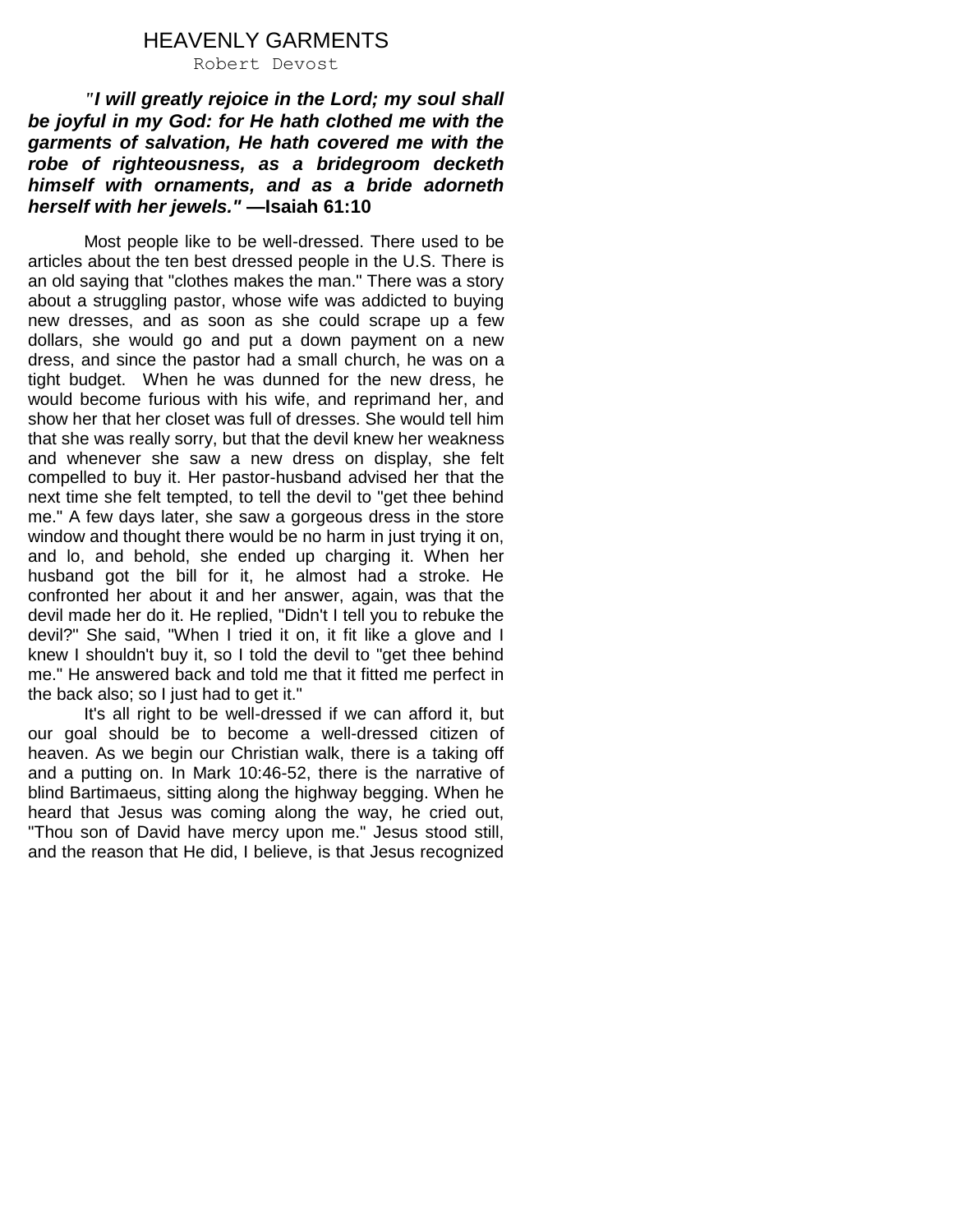a cry of faith. Bartimaeus must have believed Him to be the Messiah, as he called Him the Son of David. When Jesus bade him to come to him, Verse 50 states that he threw away his garment. That seems to be strange, but that particular garment was one worn by the blind to signify their blindness. It would be equivalent to the white canes that the blind use today. This did not go unnoticed by Jesus, who said, "Thy faith has made thee whole." That garment also represented his old life, as Paul explains in II Corinthians 5:17: "Therefore if any man be in Christ, he is a new creature; old things are passed away; behold, all things are become new."

In Luke 5:36, Jesus speaking a parable said, "No man putteth a piece of a new garment upon an old, if otherwise, then both the new makest a rent, and the piece that was taken out of the new agreeth not with the old." Then, He used an illustration of putting new wine into old bottles. Jesus was speaking of the old and new covenants, and that the new covenant of grace was going to replace the covenant of law. He knew that not many to whom He was speaking would respond to the new covenant of grace, replacing the law. He ends His parable by saying, "No man also having drunk old wine straightway desireth new; for he saith. The old is better." But, what is surprising is that in the light of Paul's epistles, many believers are still mixing the old wine with the new.

In Matthew 23:5, Jesus spoke to the scribes (the theologians of that day) and to the Pharisees about them enlarging the borders of their garments, in order to be noticed as religious men. Jesus also warned His disciples to beware of the scribes that liked to parade around in long robes. The scribes and Pharisees had their own dress code and to be dressed as they were, was not only a mark of religious piety, but one of prestige. How unlike Bartimaeus they were! They refused to shed their showy garments so they could come to Jesus.

In Colossians 3:12-14, Paul lists some of the heavenly garments that we should put on and wear: "Put on therefore, as the elect of God, holy and beloved, bowels of mercies, kindness, humbleness of mind, meekness, longsuffering; forbearing one another, and forgiving one another, if any man have a quarrel against any; even as Christ forgave you, so also do ye. And above all these things put on charity (LOVE), which is the bond of perfectness." Romans 13:14 exhorts us to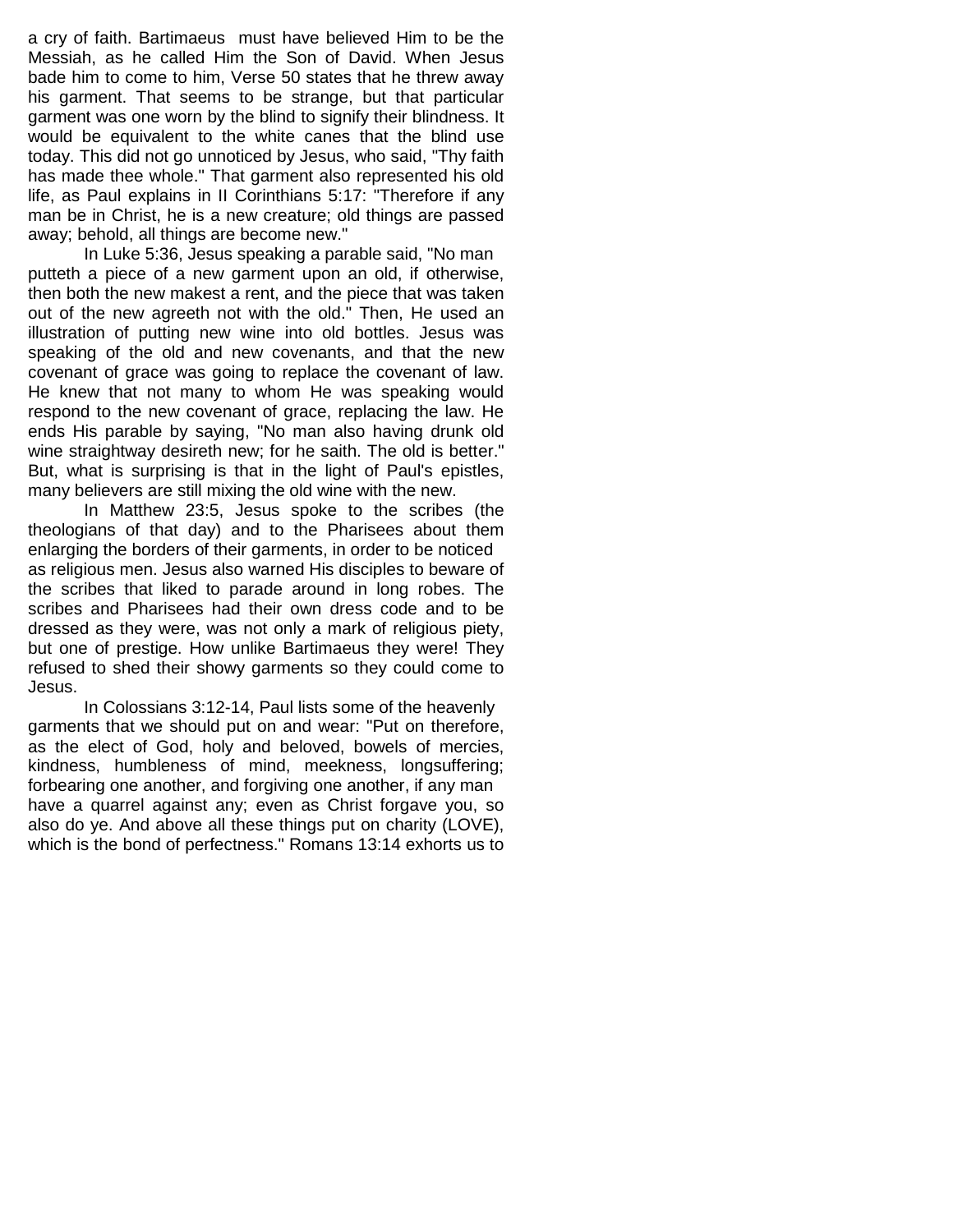"put on Jesus Christ." Notice some prophetic Messianic verses in Isaiah 61:1-3. Note Verse 3: "to appoint unto them that mourn in Zion, to give unto them beauty for ashes, the oil of joy for mourning, the garment of praise for the spirit of heaviness." Most of us could use some of these garments. Paul and Silas put on these garments while they were prisoners in a Philippian jail, and it worked wonders for them!

At the beginning of my Christian walk, Matthew 5:20 was somewhat frightening to me: "For I say unto you. That except your righteousness shall exceed the righteousness of the scribes and the Pharisees, ye shall in no wise enter into the kingdom of heaven." I had not yet learned the difference between man's holiness versus God's holiness. I read that these religious people fasted, paid tithes, said long prayers, abstained from worldly pleasures, washed their hands many times a day, kept the Sabbaths and feast days. Even their name, Pharisee, meant separated. They were the very holiest of Jesus' day. All this would have been an impossibility for me to keep. But Paul, who was himself a radical Pharisee, gave a personal list of these works, and called them all "dung" that he might win Christ. Philippians 3:4-9.

Isaiah was a mighty prophet of God. After one glimpse God's holiness, he called himself a man of unclean lips, and that all his righteousness was as filthy rags (64:6). There is an interesting story in Zechariah 3, concerning Joshua the high priest. Evidently he had been bound by Satan at one time, because the Lord rebuked the devil and pointing to Joshua, said, "Is not this a brand plucked out of the fire?" He instructed those who stood by Joshua to "Take away the filthy garments from him . . . and I will clothe thee with change of raiment." Verse 5 states that he was given a complete change of raiment. The old garments of Joshua were filthy because

they were fleshly ones. Paul states the same thing about himself in Romans 7:18. "In my flesh dwelleth no good thing." Solomon had the best that this world could offer, but the Lord said that Solomon in all his glory was not arrayed as the lilies were.

God gave instructions to Israel about their garments, which gave birth to teaching concerning heavenly garments. "thou shalt not wear a garment of divers sorts, as of woolen and linen together." When I first read that, I was puzzled for some time. I went to bed still pondering, but when I awoke the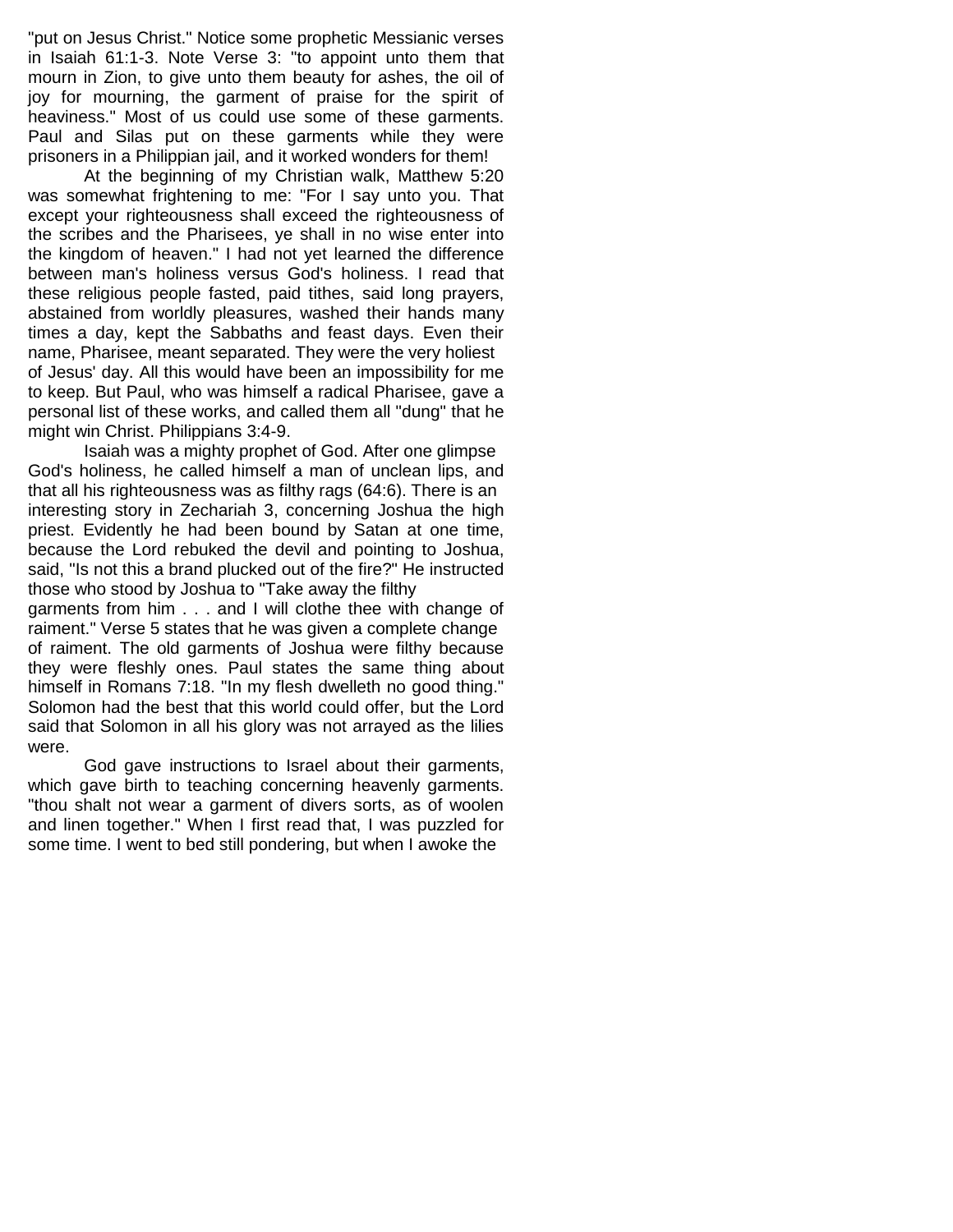next morning the Scripture came to mind - "But the anointing which ye have received of me abideth in you, and ye need not that any man should teach you, but the same anointing teaches you all things, and is truth, and is no lie." (I John 2:27). Exodus 28 gives the wardrobe of the high priest. In Leviticus 16:4, they are referred to as holy garments, and were designed by the Lord Himself. They were all linen. Now, why linen? For the answer, read Ezekiel 44:17-18: "And it shall come to pass that when they enter in at the gates of the inner court, they shall be clothed with linen garments, and no wool shall come upon them, while they minister in the gate of the inner court, and within they shall have linen bonnets upon their loins; they shall not gird themselves with anything that causeth sweat." An illustration of this is found in Genesis 4. Cain was offering that he had labored for and had harvested, but God rejected it. To the natural man, this doesn't seem fair. His offering was the result of a lot of back-breaking labor, but remember that the ground had been cursed. He had probably been working all day, causing a lot of sweating, and brought the offering without being clean. Of course, Cain and Abel represent the offering of works and that of faith.

The first hymn I sang in church was "Rock of Ages." One of the verses says, "Nothing in my hands I bring - but simply to Thy Cross I cling." Another verse has, "Not the labors of my hands, can fulfill thy law's demands." Paul sums it all up in Ephesians 2:7-8: For by grace are ye saved through faith, and that not of yourselves; it is the Gift of God; not of works, lest any man should boast." Wearing wool causes sweating. Wool is the product of sheep, and Isaiah says, "All we like sheep have gone astray." Sheep have no sense of direction, that is why they need a shepherd. Natural man has no sense of spiritual direction and needs the Holy Spirit. "For as many as are led by the Spirit of God are the sons of God." Wool speaks of man's holiness, while linen speaks of God's holiness.

Jesus often spoke in parables because it was so that his disciples would know the mysteries of the Kingdom of Heaven. What gets to me is how some people take parables and make facts out of them, while on the other hand, they take plain facts and make parables out of them. I would classify a parable as a story with a heavenly meaning. With this in mind, read the parable in Matthew 22, which is about a king who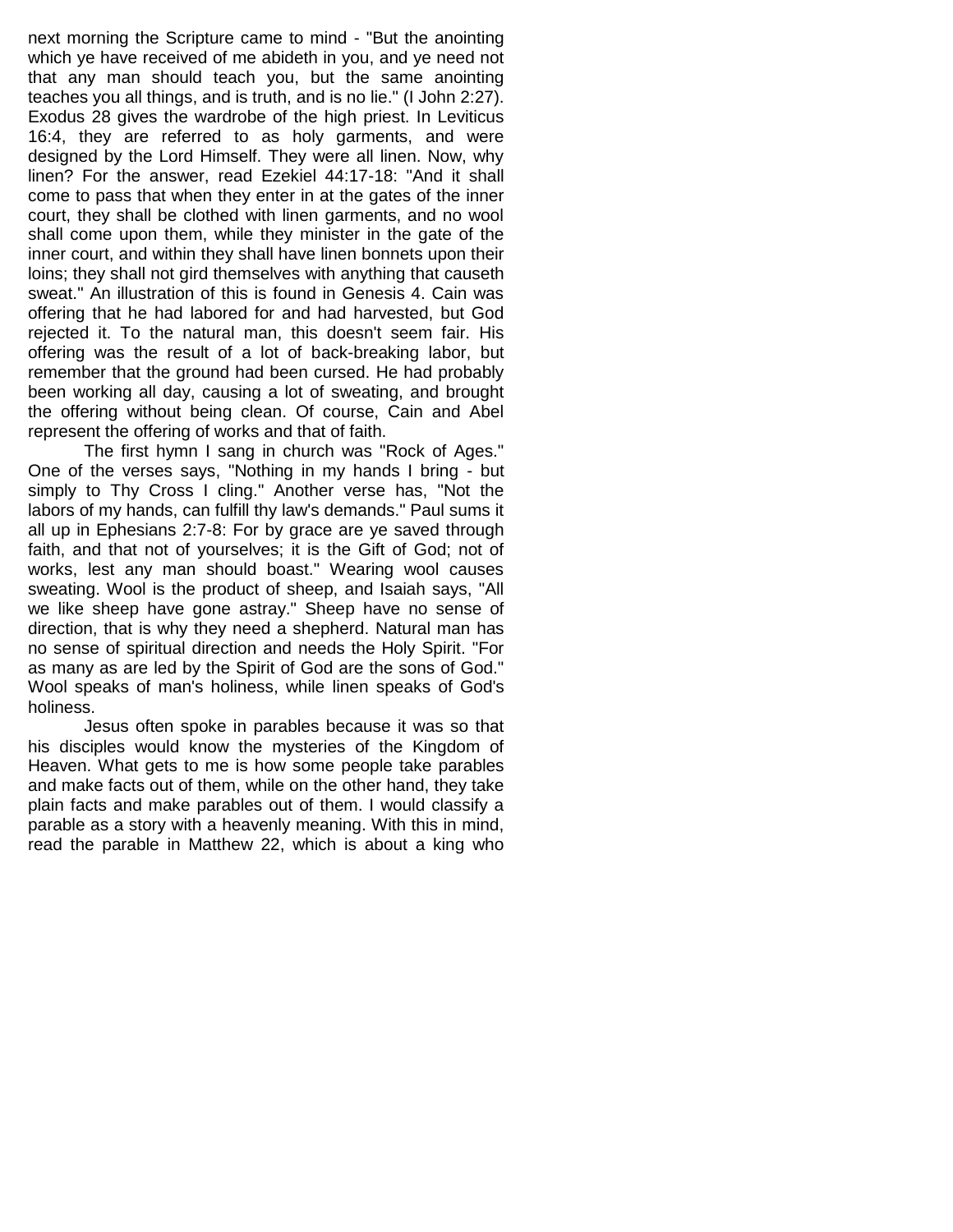gave out marriage invitations for his son's wedding. There was one guest who came, not properly dressed for the occasion, and was thrown out. Notice how the king addressed him: "Friend, how camest thou in hither not having a wedding garment? And he was speechless." Remember, this is only a parable, because in reality no one who is not dressed in wedding garments will even be at the heavenly marriage of the Lamb. "Friend," signifies the one who has been favorable to the Gospel, but as Paul states in Hebrews, "How shall we escape, if we neglect - not "reject" - so great salvation?" This one had never really accepted the Lord, but thought his "clothes" were all right. Satan is an expert wool clothier. He can dress you up as sharp as a tack, so that every dead and lukewarm church would be proud to have you as a member.

When can we know if we are wearing true holiness? Listen to Paul: "That ye put off concerning the former manner of life, the old man, which is corrupt according to the deceitful lusts. And be renewed in the spirit of your mind. And that ye put on the new man, which after God is created in righteousness and true holiness…." - Ephesians 4:22-32.

# *THE PEACE OF GOD*

*May the peace of God which comes from Christ, Rule in your hearts today; May it act as umpire in our minds, Taking all our doubts away. World events are still in His control, Though well beyond our ken, When the nations publish their own rules Based on the thoughts of men.*

*In these desperate days, when problems arise, And questions will not cease, If our thoughts turn often to the Lord, He will answer and give peace; And if minds are stayed or fixed on God, We need not trust in chance, For the peace of God is our portion still In the darkest circumstance.*

*-- Frank Roberts*

*~~~~~~~~~~~~*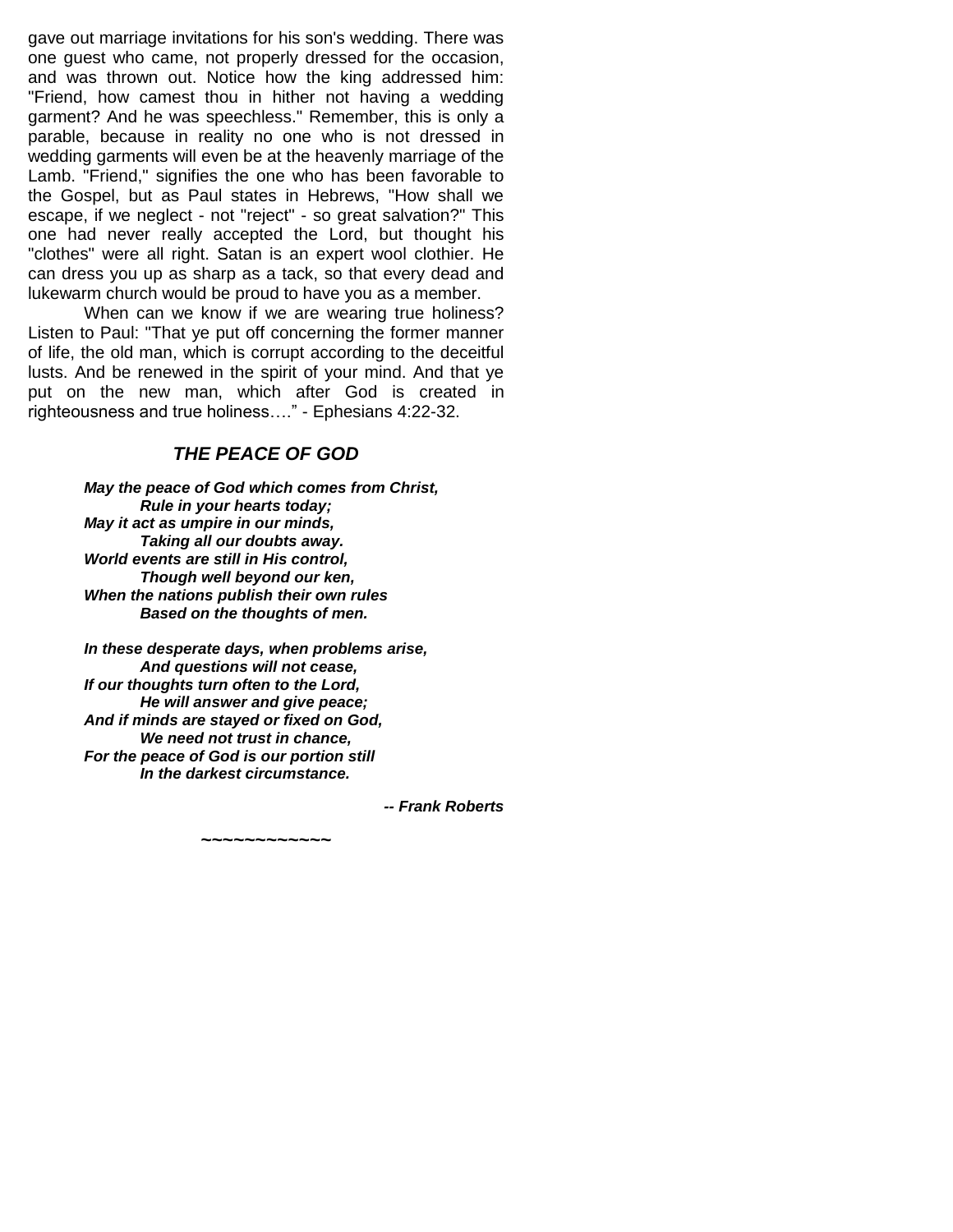# From the book of Ephesians Dave Albrecht

Consider a personalized look at what God has provided for believers. He has blessed me with every spiritual blessing in the heavenly places in Christ. Ch. 1:3 He chose me in Him before the foundation of the world. Ch. l:4 He predestined me to adoption to Himself by Jesus Christ. Ch. 1:5 He made me accepted in the Beloved. Ch. 1:6 I am redeemed through Jesus blood. Ch. 1:7 He forgave my sins. Ch.1:7 He has made known to me the mystery of His will. Ch. 1:9 He promised me an inheritance. Ch. l:13&14 My heavenly Father gives me the spirit of wisdom and revelation in the knowledge of Him. Ch. 1: 17 He opens the eyes of my understanding - He enlightens me. Ch. l:18 He gives me knowledge of the hope of His calling. Ch. 1:18 He gives me knowledge of the riches of the glory of His inheritance in the saints. Ch. l:18 And He gives me knowledge of the exceeding greatness of His power toward me as a believer. Ch. 1:19 When I was dead in trespasses and sins - He made me alive. Ch. 2:1 His mercy toward me was rich. Ch. 2:4 His love toward me is great. Ch. 2:4 Even though I was dead, He made me alive together with Christ. Ch. 2:5 He raised me up together with Jesus. Ch. 2:6 And He has seated me with Christ Jesus in the heavenly places. Ch. 2:6 In the ages to come He will continue to exhibit His grace and His kindness toward me in Christ Jesus. Ch. 2:7 He saved me by His grace. Ch. 2:8 And He gave me the faith to receive it. Ch. 2:8 I am His workmanship! Ch. 2:10 He created good works for me to walk in. Ch. 2:10 When I was helpless and hopeless, He gave me hope - He made a way where there was no way. Ch. 2:12 When I was far from God, He brought me near to Himself by the blood of Jesus. Ch. 2:13 Jesus, Himself, is my source of peace. Ch. 2:14 I am no longer a stranger and foreigner; He made me a citizen and a saint. Ch. 2: 19 He made me a member of His own household. Ch. 2: 19 Through faith in Christ Jesus, I have boldness and access with confidence to my heavenly Father. Ch. 3:11&12 He has granted that I would be strengthened with might through His